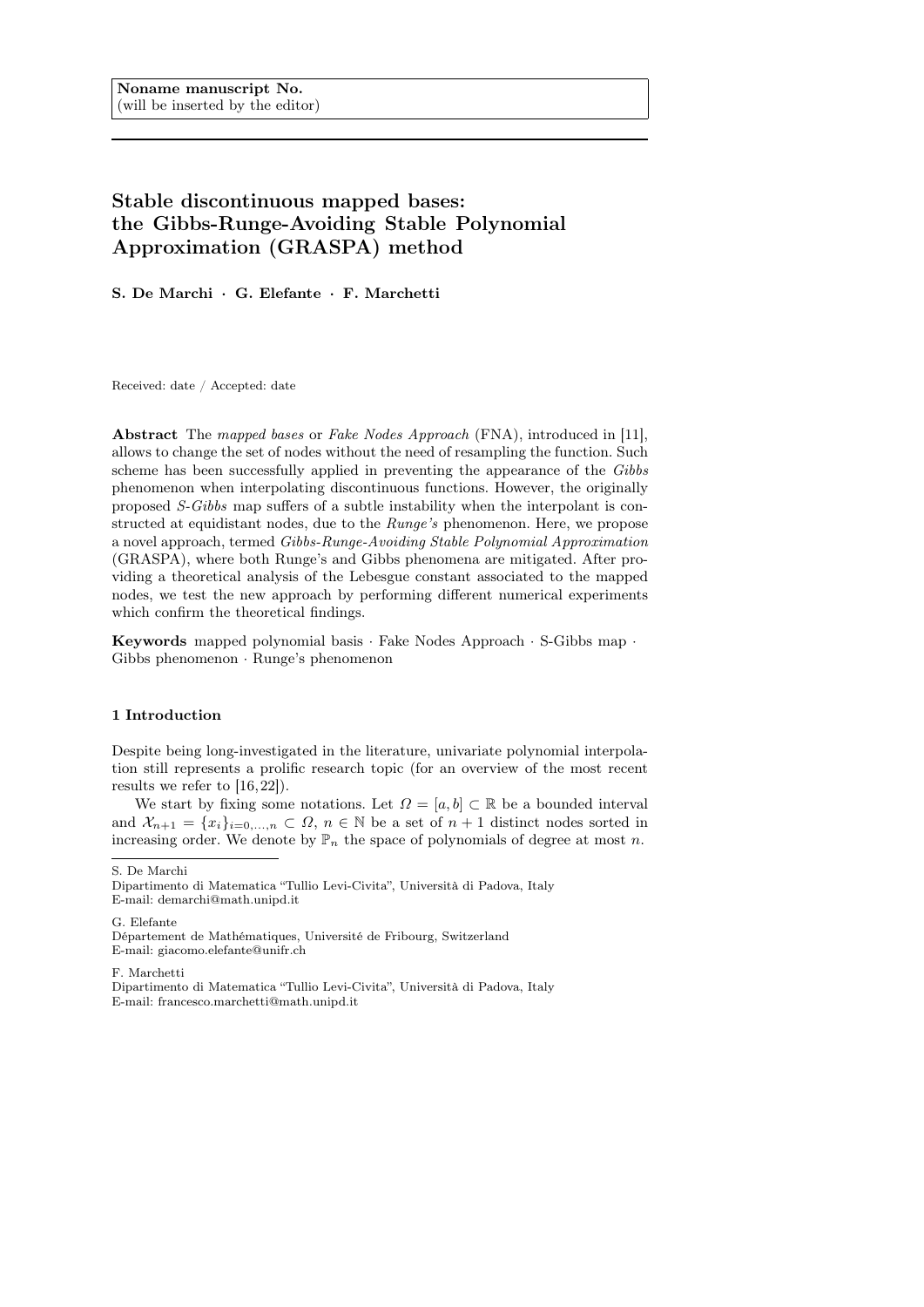The classical recovering problem consists in finding an (unknown) function, say  $f: \Omega \longrightarrow \mathbb{R}$ , by imposing some conditions at  $\mathcal{X}_{n+1}$ . If we look for the polynomial  $P_{n,f} \in \mathbb{P}_n$  that satisfies the interpolation conditions

$$
P_{n,f}(x_i) = f_i, \quad i = 0,\ldots,n,
$$
\n<sup>(1)</sup>

where  $\mathcal{F}_{n+1} = \{f_i = f(x_i)\}_{i=0,\ldots,n}$  is the set of function values, the recovering problem is an interpolation problem.

Using the monomial basis  $M_n = \{1, x, ..., x^n\}$  of  $\mathbb{P}_n$ , the interpolating polynomial takes the form

$$
P_{n,f}(x) = \sum_{i=0}^{n} c_i x^i,
$$

where the vector of coefficients  $\mathbf{c} = (c_0, \ldots, c_n)^\mathsf{T}$  is determined by solving the linear system

$$
Vc = f,\tag{2}
$$

where  $V = V(x_0, \ldots, x_n) \in \mathbb{R}^{n+1} \times \mathbb{R}^{n+1}$  is the well-known *Vandermonde matrix* and  $f = (f_0, \ldots, f_n)$ <sup>T</sup>. We remark that the linear system (2) admits a unique solution as long as the nodes are distinct.

The interpolating polynomial can be also expressed in the *Lagrange basis*  $L_n$  =  $\{\ell_0, \ldots, \ell_n\}$ , so that

$$
P_{n,f}(x) = \sum_{i=0}^{n} f_i \ell_i(x), \quad x \in \Omega,
$$

where

$$
\ell_i(x) \coloneqq \prod_{\substack{j=0 \ j \neq i}}^n \frac{x - x_j}{x_i - x_j}, \ i = 0, \dots, n, \ x \in \Omega
$$

is the i-th elementary Lagrange polynomial which depends only on the set of nodes  $\mathcal{X}_{n+1}$ .

The conditioning of the interpolation process, as well as its stability, can be measured in terms of the so-called *Lebesgue constant* 

$$
\Lambda(\mathcal{X}_{n+1},\Omega)=\max_{x\in\Omega}\lambda(\mathcal{X}_{n+1};x),
$$

where  $\lambda(\mathcal{X}_{n+1};x) = \sum_{i=0}^{n} |\ell_i(x)|, x \in \Omega$ , is the Lebesgue function. Indeed, letting  $f \in C(\Omega)$ , we have

$$
\max_{x \in \Omega} |f(x) - P_{n,f}(x)| \le (1 + \Lambda(\mathcal{X}_{n+1}, \Omega)) E_n^{\star}(f),
$$

being  $E_n^*(f)$  the best polynomial approximation error in the space  $\mathbb{P}_n$  (cf., e.g., [19]).

As well-known the Lebesgue constant in the case of equidistant nodes shows an exponential growth with  $n$  which implies the impossibility to use equispaced points for polynomial interpolation when  $n$  becomes larger and larger (cf. [5]).

Therefore, lots of efforts have been put in finding good or optimal sets of nodes, i.e., nodes whose correspondent Lebesgue constant has a controlled growth. Popular well-behaved nodes are the Chebyshev  $\mathcal{T}_n$  and Chebyshev-Lobatto points  $\mathcal{U}_{n+1}$ , i.e.,

$$
\mathcal{T}_n = \left\{ \cos \left( \frac{(2j-1)\pi}{n} \right) \right\}_{j=1,...,n} \qquad \mathcal{U}_{n+1} = \left\{ \cos \left( \frac{j\pi}{n} \right) \right\}_{j=0,...,n},
$$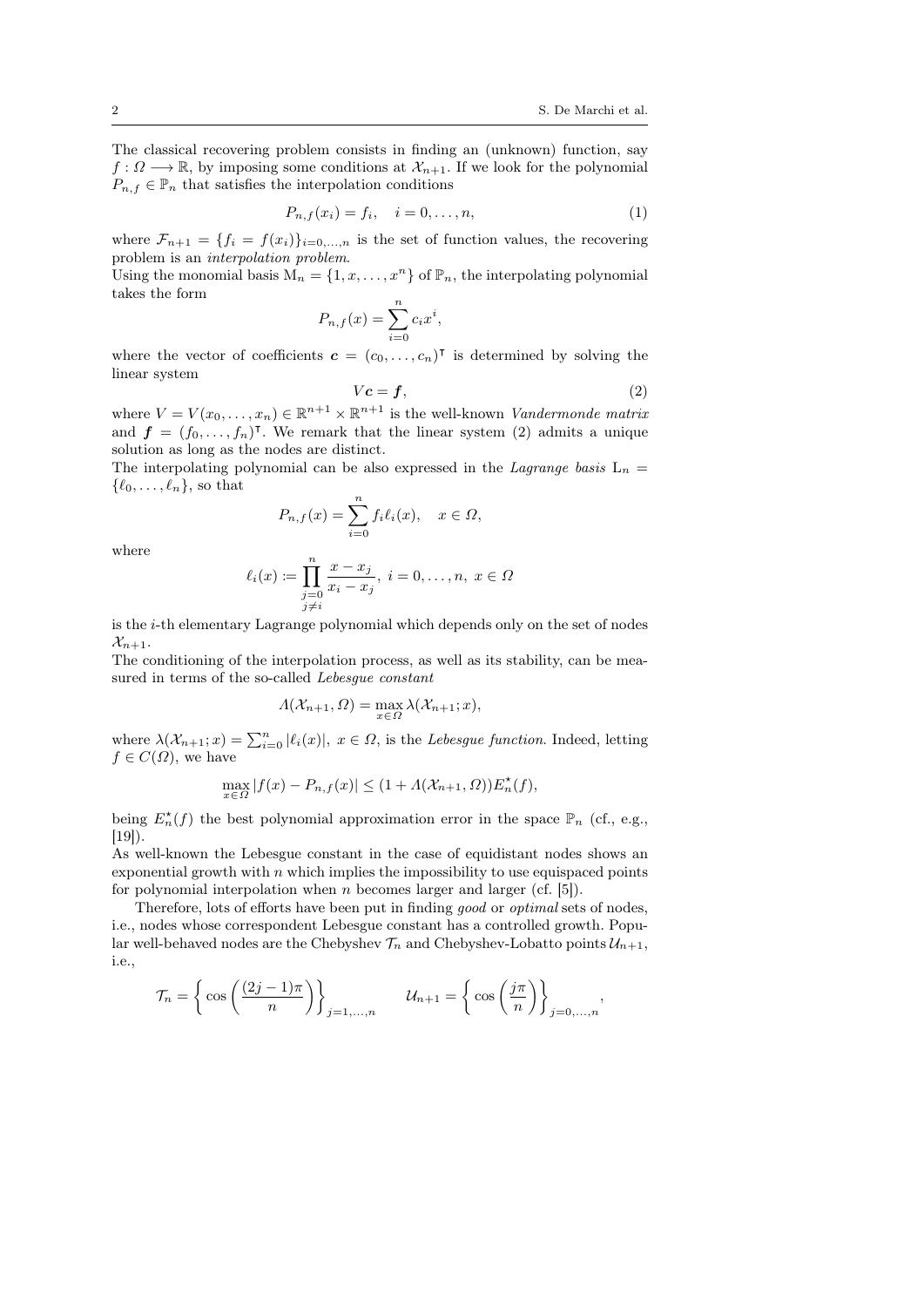which have been extensively studied in the literature (see e.g. [18]) and retain a logarithmic growth of the corresponding Lebesgue constant [4, 17].

Recently in [6], the authors introduced the set of  $(\beta, \gamma)$ -Chebyshev points of  $I =$  $[-1, 1], \beta + \gamma < 2, \beta, \gamma \in \mathbb{R}_{>0}$ , which can be considered as a *generalization* of classical Chebyshev nodes and are defined as follows

$$
\mathcal{U}_{n+1}^{\beta,\gamma} \coloneqq \left\{ \cos \left( \frac{(2-\beta-\gamma)j\pi}{2n} + \frac{\gamma\pi}{2} \right) \right\}_{j=0,\ldots,n}.
$$
\n(3)

This family of nodes, in fact, includes the sets  $\mathcal{T}_{n+1}$   $(\beta = \gamma = 1/(n+1))$  and  $\mathcal{U}_{n+1}$  $(\beta = \gamma = 0)$  as particular instances. Furthermore,  $\Lambda(\mathcal{U}_{n+1}^{\beta,\gamma}, I) = \mathcal{O}(\log n)$  for small values of the parameters  $\beta$ ,  $\gamma$  [6]. Moreover, by taking the Kosloff Tal-Ezer (KTE) map (cf. [1])

$$
M_{\alpha}(x) = \frac{\sin(\alpha \pi x/2)}{\sin(\alpha \pi/2)}, \quad x \in I,
$$
\n(4)

and the set of equispaced points in  $I^{\beta,\gamma} = [-1 + \beta, 1 - \gamma]$ , say

$$
\mathcal{E}_{n+1}^{\beta,\gamma} = \left\{ 1 - \gamma - \frac{(2 - \beta - \gamma)j}{n} \right\}_{j=0,\ldots,n},
$$

then  $\mathcal{U}_{n+1}^{\beta,\gamma} = M_1(\mathcal{E}_{n+1}^{\beta,\gamma}).$ 

In applications, very often, one only disposes of a given set of nodes along with the related function values, and resampling the unknown underlying function at a different well-behaved set of nodes, as in [3], might be unfeasible.

The mapped bases or Fake Nodes Approach (FNA), first introduced in [11], allows us to change the set of nodes without the need of resampling the function. Although here we are interested in the univariate polynomial interpolation case, we point out that such approach has been also extended to other settings and higher dimensions [2, 7, 12, 13].

We briefly recall the FNA construction. Let  $S: \Omega \longrightarrow \mathbb{R}$  be an injective map and  $S(\Omega) \subseteq \tilde{\Omega}$ . Moreover, let  $P_{n,g}: \tilde{\Omega} \longrightarrow \mathbb{R}$  be the polynomial interpolating the set of function values  $\mathcal{F}_{n+1}$  at the set of *fake nodes*  $S(\mathcal{X}_{n+1})$ , with g being a function such that

$$
g_{|S(\mathcal{X}_{n+1})}=f_{|\mathcal{X}_{n+1}}.
$$

Then, we can define the interpolant  $R_{n,f}^S \in \text{span}\{(S(x))^i, i = 0, \ldots, n\}$  as

$$
R_{n,f}^{S}(x) := P_{n,g}(S(x)) = \sum_{i=0}^{n} c_i^{S} S(x)^{i}, \quad x \in \Omega,
$$

where the vector of coefficients  $c^S = (c_0^S, \ldots, c_n^S)^\intercal$  is determined by solving the linear system  $V^S \mathbf{c}^S = \mathbf{f}$ , where  $V^S = V(S(x_0), \ldots, S(x_n))$  (cf. (2)). Furthermore, it has been shown the remarkable equivalence

$$
\Lambda^{S}(\mathcal{X}_{n},\Omega) = \Lambda(S(\mathcal{X}_{n}),S(\Omega)),\tag{5}
$$

where  $A^S(\mathcal{X}_n, \Omega) = \max_{x \in \Omega} \lambda^S(\mathcal{X}_{n+1}; x)$  is the Lebesgue constant built upon the mapped Lagrange basis  $L_n^S = \{\ell_0^S, \ldots, \ell_n^S\}$ , where

$$
\ell_i^S(x) \coloneqq \prod_{\substack{j=0 \\ j \neq i}}^n \frac{S(x) - S(x_j)}{S(x_i) - S(x_j)}, \ i = 0, \dots, n, \ x \in \Omega.
$$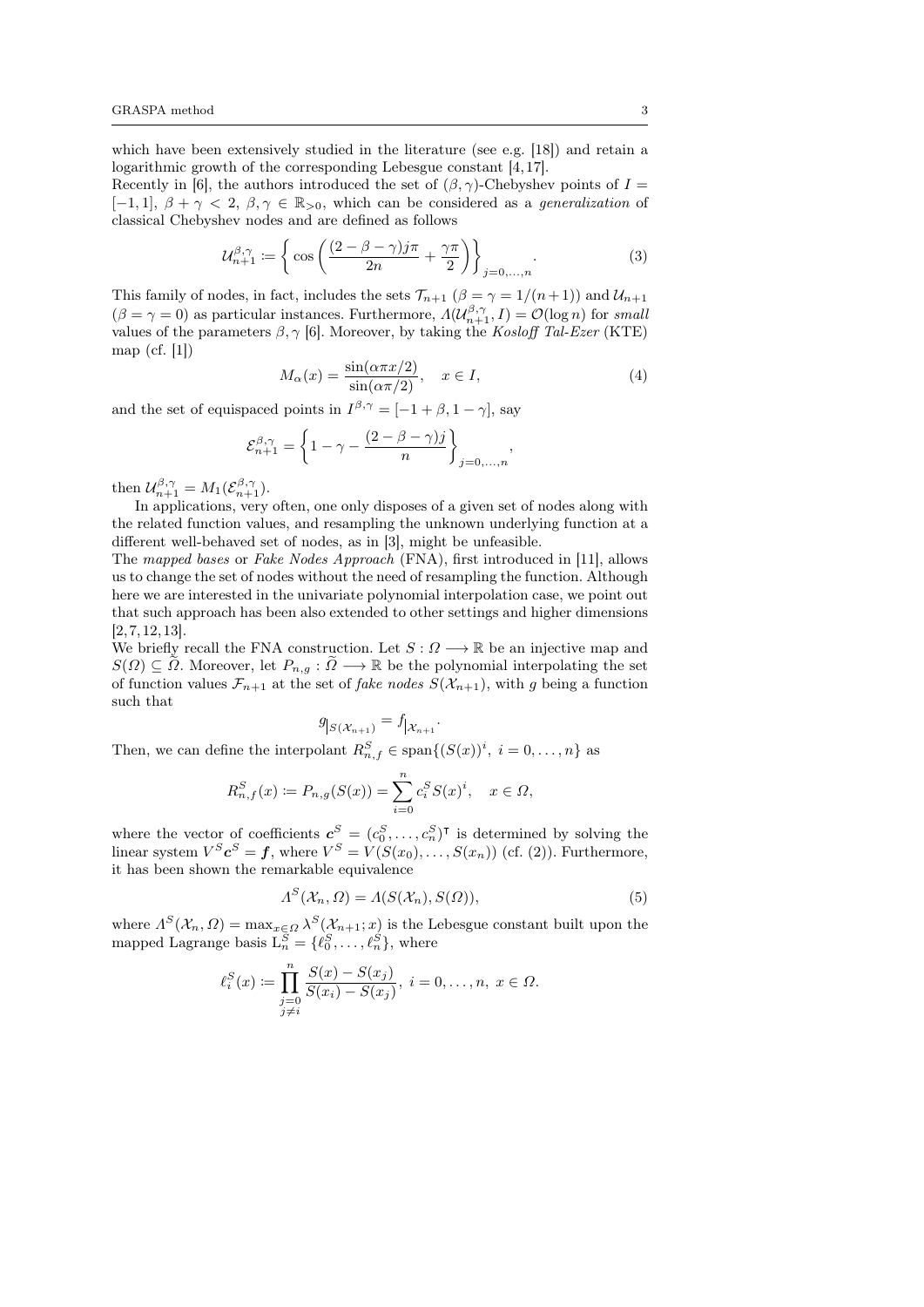The FNA has been successfully applied in preventing the Runge phenomenon. Indeed, as we previously pointed out, the set of equispaced points  $\mathcal{E}_{n+1}^{0,0}$  in I can be mapped into the set of Chebyshev-Lobatto points  $\mathcal{U}_{n+1}$  by taking  $S = M_1$ , which guarantees a stable interpolation process.

Besides the Runge phenomenon [20,23], the FNA has been effectively applied to significantly reduce the effects caused by the so-called Gibbs phenomenon, which arises in many contexts when the function to be recovered presents jump discontinuities  $[8, 9, 15]$ . In this case, adopting the *S-Gibbs* map, the function *S* is constructed in such a way that it is discontinuous at the jumps of the underlying function. While this strategy is successful in the treatment of the Gibbs phenomenon, the resulting set of fake nodes is not well-behaved and thus the interpolation process is unstable as n gets larger.

In this work, our aim is to ensure stability in the treatment of the Gibbs phenomenon in the FNA framework. Indeed, we want to show that, under certain assumptions, it is possible to construct a mapped polynomial basis that enjoys these two properties:

- 1. the basis functions are discontinuous at some chosen points, therefore the basis is suitable for preventing the appearance of the Gibbs phenomenon according to the FNA;
- 2. the interpolation process is stable, i.e., the Lebesgue constant related to the resulting set of fake nodes has controlled growth.

The paper is organized as follows. In Section 2, we analyze the behavior of the Lebesgue function corresponding to the S-Gibbs mapped basis in the limit case, i.e., when the magnitude of the shift goes to infinity. The setting of equispaced points is investigated in Section 3, where we provide the construction of a stable mapped basis obtained via the Gibbs-Runge-Avoiding Stable Polynomial Approximation (GRASPA) approach, which will be introduced later. In Section 4 we perform some numerical tests that confirm the theoretical findings. Finally, conclusions and future works will be discussed in Section 5.

## 2 On the conditioning related to the S-Gibbs map in the limit case

2.1 The case of a single discontinuity

Let  $\xi \in \check{\Omega}$  be such that the two subsets of  $\mathcal{X}_{n+1}$ 

$$
\mathcal{X}^1 := \{ x_i \in \mathcal{X}_{n+1} \mid x_i \le \xi \}, \quad \mathcal{X}^2 := \{ x_i \in \mathcal{X}_{n+1} \mid x_i > \xi \},
$$

satisfy

$$
|\mathcal{X}^1| - |\mathcal{X}^2| \in \{-1, 0, 1\}.
$$
 (6)

We also denote  $\Omega^1 = [a, \xi]$  and  $\Omega^2 = [\xi, b]$ .

Letting  $\kappa \in \mathbb{R}$ ,  $\kappa > 0$ , we consider then the map  $S_{\kappa}: \Omega \longrightarrow \mathbb{R}$  as

$$
S_{\kappa}(x) = \begin{cases} x & \text{if } x \in \Omega^1, \\ x + \kappa & \text{if } x \in \Omega^2. \end{cases}
$$
 (7)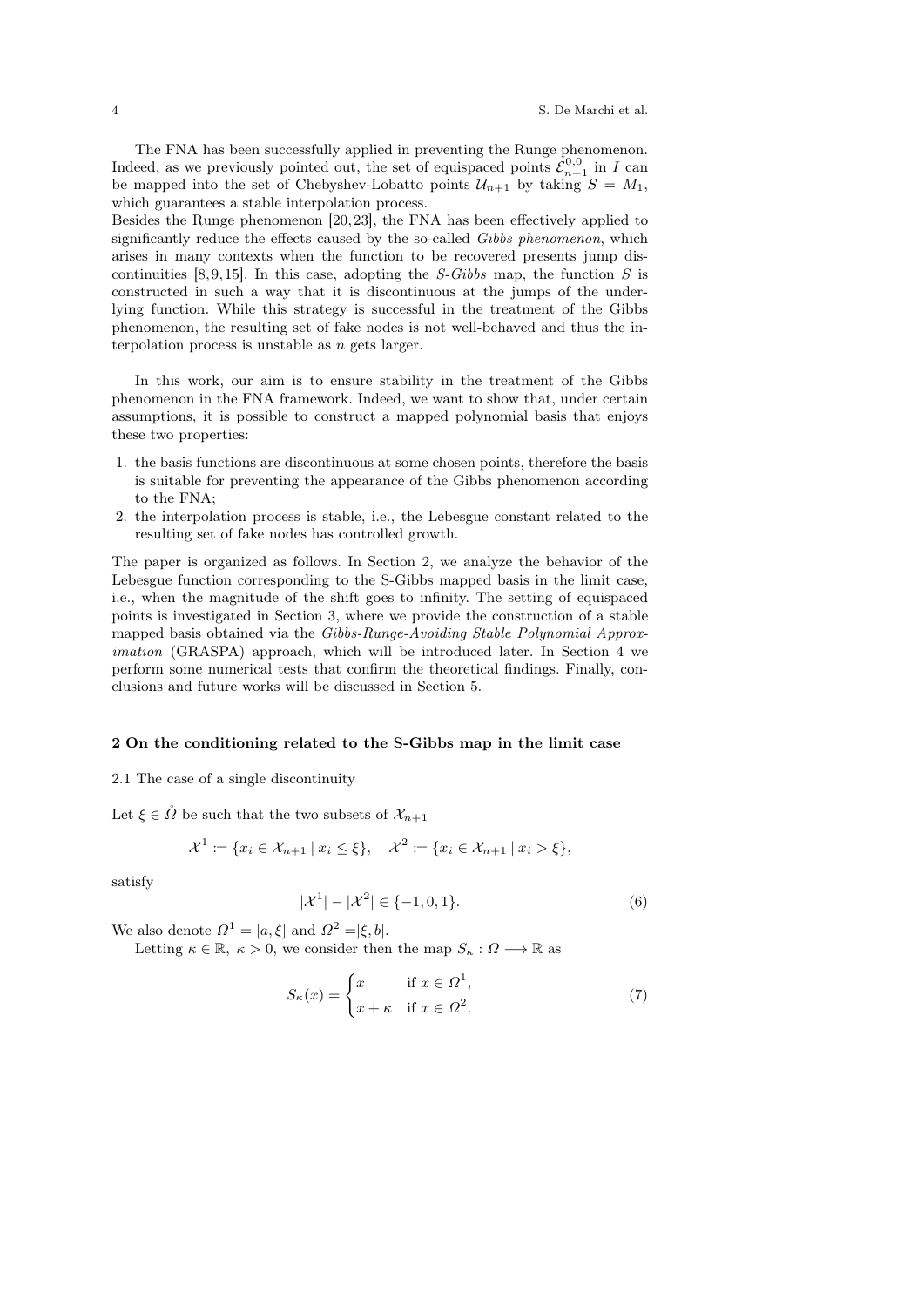which corresponds to a general S-Gibbs map, introduced in [11], in the case of one discontinuity. Indeed, in view of (7), we refer to  $\xi$  as the discontinuity point.

In the following, we adopt the shortened notations  $\Lambda^{\kappa}(\mathcal{X}_{n+1},\Omega) \coloneqq \Lambda^{S_{\kappa}}(\mathcal{X}_{n+1},\Omega), \ \lambda^{\kappa}(\mathcal{X}_{n+1};\cdot) \coloneqq \lambda^{S_{\kappa}}(\mathcal{X}_{n+1};\cdot) \text{ and } \ell_i^{\kappa} \coloneqq \ell_i^{S_{\kappa}}, \ i=1,2,3$  $0, \ldots, n$  (cf. Section 1).

We are interested in studying the limit

$$
\Lambda^{\infty}(\mathcal{X}_{n+1}, \Omega) = \lim_{\kappa \to \infty} \Lambda^{\kappa}(\mathcal{X}_{n+1}, \Omega).
$$

Without loss of generality, being  $n$  the polynomial degree, we can restrict our analysis to the following two cases:

- 1. The case where  $|\mathcal{X}^1| = |\mathcal{X}^2|$  (i.e. the *odd* case).
- 2. The case where  $|\mathcal{X}^1| = |\mathcal{X}^2| + 1$  (i.e. the *even* case).

# 2.1.1 The odd case

Let be  $\eta = \left\lfloor \frac{n}{2} \right\rfloor$ . It is straightforward to observe that if  $i \leq \eta$  then  $x_i \in \Omega^1$ , otherwise  $x_i \in \Omega^2$  if  $i > \eta$ . Let us suppose  $i \leq \eta$ . Then,

$$
\ell_i^{\kappa}(x) = \prod_{\substack{j=0 \ j \neq i}}^{\eta} \frac{S_{\kappa}(x) - x_j}{x_i - x_j} \underbrace{\prod_{j=\eta+1}^n} \frac{S_{\kappa}(x) - x_j - \kappa}{x_i - x_j - \kappa}.
$$
\n
$$
\xrightarrow{A_i(x)} \frac{S_{\kappa}(x) - x_j - \kappa}{B_i(x)}.
$$
\n(8)

Moreover, in view of (7), we have

$$
A_i(x)_{|_{\Omega^1}} = \prod_{\substack{j=0 \ j \neq i}}^{\eta} \frac{x - x_j}{x_i - x_j}, \quad B_i(x)_{|_{\Omega^1}} = \prod_{j=\eta+1}^n \frac{x - x_j - \kappa}{x_i - x_j - \kappa},
$$
  

$$
A_i(x)_{|_{\Omega^2}} = \prod_{\substack{j=0 \ j \neq i}}^{\eta} \frac{x + \kappa - x_j}{x_i - x_j}, \quad B_i(x)_{|_{\Omega^2}} = \prod_{j=\eta+1}^n \frac{x - x_j}{x_i - x_j - \kappa}.
$$

$$
(9)
$$

Thus, we obtain

$$
\ell_i^{\infty}(x) \coloneqq \lim_{\kappa \to \infty} \ell_i^{\kappa}(x) = \begin{cases} \prod_{j=0}^{\eta} \frac{x - x_j}{x_i - x_j} & \text{if } x \in \Omega^1. \\ 0 & \text{if } x \in \Omega^2. \end{cases}
$$

Indeed, as  $\kappa \to \infty$ ,  $B_i(x)_{\vert_{\Omega^1}} \to 1$  and  $A_i(x)_{\vert_{\Omega^2}} \cdot B_i(x)_{\vert_{\Omega^2}} \to 0$  asymptotically as  $1/\kappa$ .

Taking now the case  $i > \eta$ , analogous considerations lead us to

$$
\ell_i^{\infty}(x) = \begin{cases} 0 & \text{if } x \in \Omega^1, \\ \prod_{\substack{j=n+1 \\ j \neq i}}^n \frac{x - x_j}{x_i - x_j} & \text{if } x \in \Omega^2. \end{cases}
$$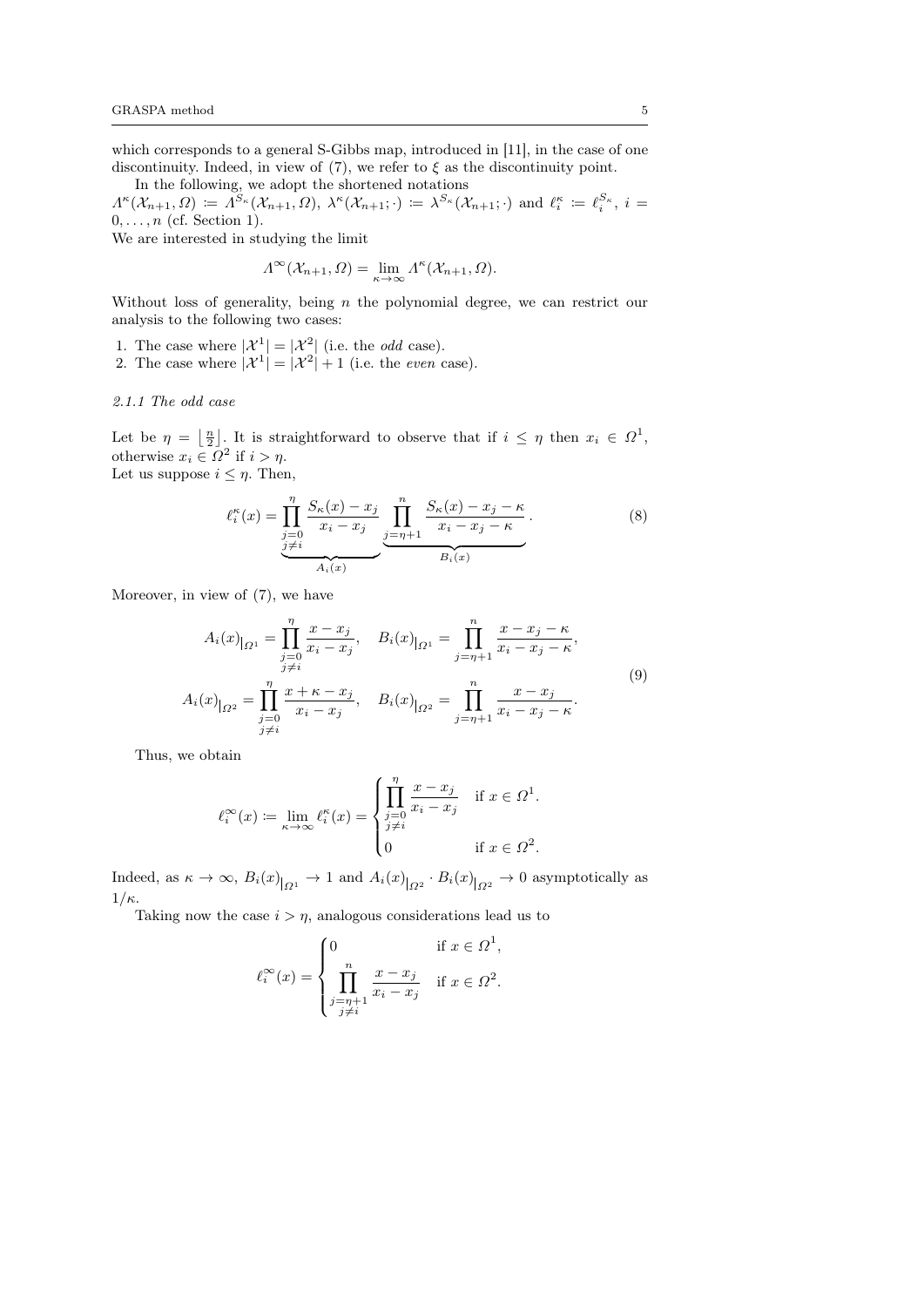Therefore, we get

$$
\lambda^{\infty}(\mathcal{X}_{n+1},x) = \begin{cases} \lambda(\mathcal{X}^1,x) & \text{if } x \in \Omega^1, \\ \lambda(\mathcal{X}^2,x) & \text{if } x \in \Omega^2, \end{cases}
$$

and, as a consequence,

$$
\Lambda^{\infty}(\mathcal{X}_{n+1}, \Omega) = \max \big\{ \Lambda(\mathcal{X}^1, \Omega^1), \Lambda(\mathcal{X}^2, \Omega^2) \big\}.
$$

## 2.1.2 The even case

In what follows, our aim is to replicate the analysis carried out in the odd case, eventually obtaining slightly different results, as we will discuss.

First, let now  $\eta = \frac{n}{2}$  and let us suppose  $i \leq \frac{n}{2}$ . The considerations in (8) and (9) still hold true, thus we proceed taking again the limit  $\kappa \to \infty$ . While  $B_i(x)|_{\Omega^1} \to 1$ , here we have

$$
A_i(x) \cdot B_i(x)|_{\Omega^2} = \prod_{\substack{j=0 \ j \neq i}}^{\eta} (x + \kappa - x_j) \prod_{\substack{j=0 \ j \neq i}}^{\eta} \frac{1}{x_i - x_j} \prod_{j=\eta+1}^{\eta} \frac{1}{x_i - x_j - \kappa} \prod_{j=\eta+1}^{\eta} (x - x_j).
$$

Therefore, by defining

$$
r_i(x) := \underbrace{\prod_{j=\eta+1}^n (x - x_j)}_{\omega_{\eta}(x)} \underbrace{\prod_{j=0}^{\eta} \frac{1}{x_i - x_j}}_{\underbrace{\vdots}_{w_i}},
$$

as  $\kappa \to \infty$  we get  $A_i(x) \cdot B_i(x)|_{\Omega^2} \to (-1)^{n/2} r_i(x)$  and

$$
\ell_i^{\infty}(x) = \begin{cases} \prod_{j=0}^{\eta} \frac{x - x_j}{x_i - x_j} & \text{if } x \in \Omega^1. \\ j \neq i \\ (-1)^{n/2} r_i(x) & \text{if } x \in \Omega^2. \end{cases}
$$

Remark 1 We point out that the function  $r_i$  consists of the nodal polynomial  $\omega_{\eta}$  built on  $\mathcal{X}^2$  times the *i*-th barycentric Lagrange weight  $w_i$  related to  $\mathcal{X}^1$ . As observed in [14], as n gets larger, the growth of  $r_i$  is directly linked to the choice of well-behaved nodes in  $\Omega^1$  and  $\Omega^2$ . For instance, if the points of  $\mathcal{X}^2$  are distributed according to the Chebyshev-Lobatto nodes, we have (cf. [21])

$$
\omega_{\eta}(x) \le 2^{-\frac{n}{2}+2}.
$$

The case  $i > \eta$  is similar to the odd case. In fact, letting then  $i > \eta$ , we write

$$
\ell_i^{\kappa}(x) = \underbrace{\prod_{j=0}^{\eta} \frac{S_{\kappa}(x) - x_j}{x_i - x_j}}_{C_i(x)} \underbrace{\prod_{j=\eta+1}^n \frac{S_{\kappa}(x) - x_j - \kappa}{x_i - x_j - \kappa}}_{D_i(x)}.
$$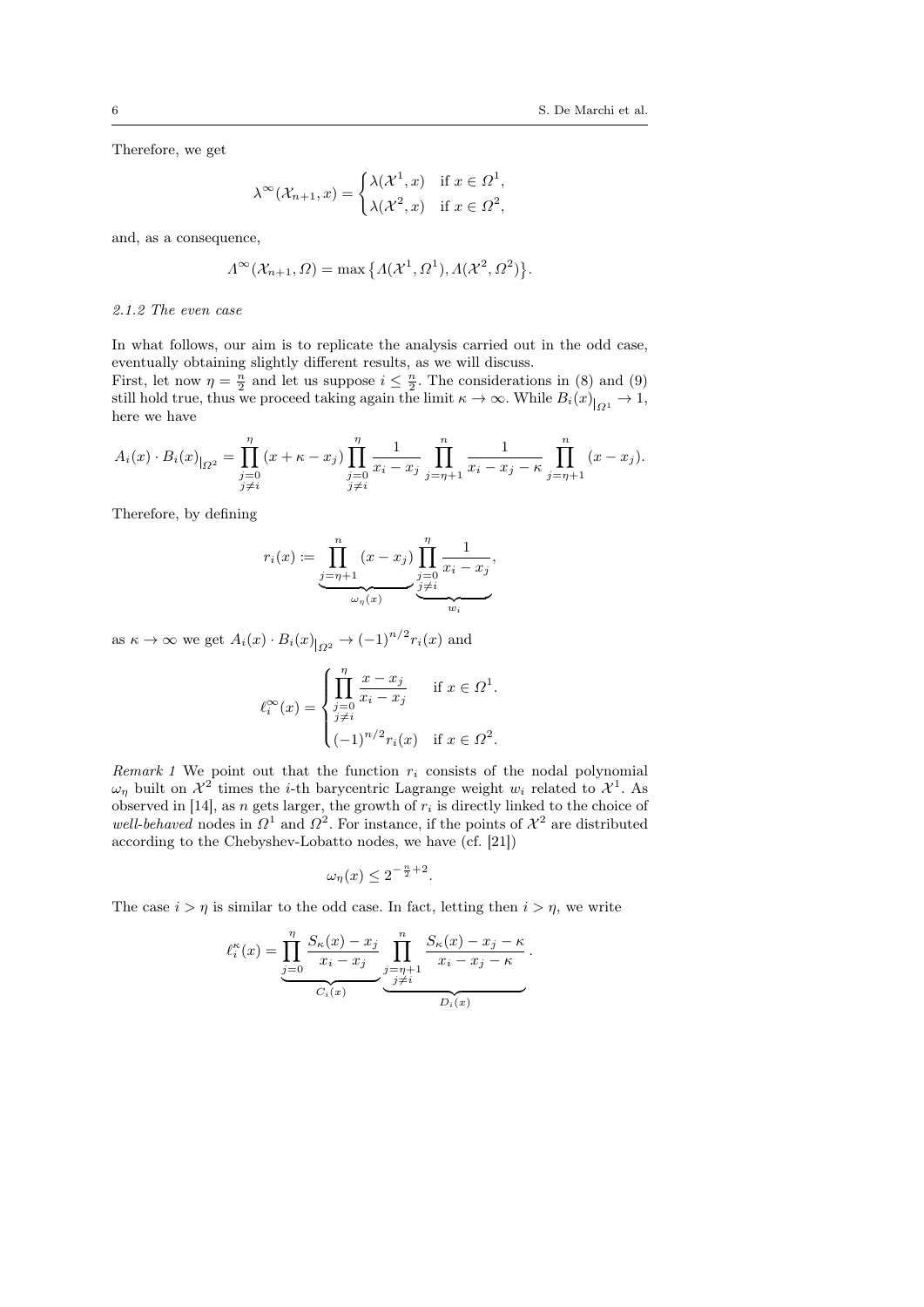Thus, we have

$$
C_i(x)_{|_{\Omega^1}} = \prod_{j=0}^{\eta} \frac{x - x_j}{x_i + \kappa - x_j}, \quad D_i(x)_{|_{\Omega^1}} = \prod_{\substack{j=\eta+1 \\ j \neq i}}^{\eta} \frac{x - x_j - \kappa}{x_i - x_j},
$$

$$
C_i(x)_{|_{\Omega^2}} = \prod_{j=0}^{\eta} \frac{x + \kappa - x_j}{x_i + \kappa - x_j}, \quad D_i(x)_{|_{\Omega^2}} = \prod_{\substack{j=\eta+1 \\ j \neq i}}^{\eta} \frac{x - x_j}{x_i - x_j}.
$$

Therefore, as  $\kappa \to \infty$ ,  $C_i(x)_{|_{\Omega^2}} \to 1$  and  $C_i(x) \cdot D_i(x)_{|_{\Omega^1}} \to 0$  asymptotically as  $1/\kappa^2$ , implying

$$
\ell_i^{\infty}(x) = \begin{cases} 0 & \text{if } x \in \Omega^1. \\ \prod_{\substack{j=n+1 \\ j \neq i}}^n \frac{x - x_j}{x_i - x_j} & \text{if } x \in \Omega^2. \end{cases}
$$

Finally, we obtain

$$
\lambda^{\infty}(\mathcal{X}_{n+1}, x) = \begin{cases} \lambda(\mathcal{X}^1, x) & \text{if } x \in \Omega^1, \\ \sum_{i=0}^{\eta} |r_i(x)| + \lambda(\mathcal{X}^2, x) & \text{if } x \in \Omega^2 \end{cases}
$$

and

$$
\Lambda^{\infty}(\mathcal{X}_{n+1},\Omega)=\max\left\{\Lambda(\mathcal{X}^1,\Omega^1),R(\mathcal{X}^2,\Omega^2)\right\}
$$

,

.

where

$$
R(\mathcal{X}^2, \Omega^2) := \max_{x \in \Omega^2} \left( \sum_{i=0}^{\eta} |r_i(x)| + \lambda(\mathcal{X}^2, x) \right)
$$

The results obtained in this section are summarized in the following theorem.

**Theorem 1** Let  $\Omega = [a, b] \subset \mathbb{R}$  be a bounded set and let  $\mathcal{X}_{n+1} := \{x_i\}_{i=0,\ldots,n}$  $\Omega, n \in \mathbb{N}$ , be a set of distinct nodes, sorted in increasing order. Let  $\xi \in \Omega$  be such that the two subsets

$$
\mathcal{X}^1 = \{x_i \in \mathcal{X}_n \mid x_i \le \xi\}, \quad \mathcal{X}^2 = \{x_i \in \mathcal{X}_n \mid x_i > \xi\},
$$

satisfy one of the following properties.

- 1.  $|\mathcal{X}^1| = |\mathcal{X}^2|$  (i.e. the odd case);
- 2.  $|\mathcal{X}^1| = |\mathcal{X}^2| + 1$  (i.e. the even case).

Moreover, let  $\Omega^1 = [a, \xi], \Omega^2 = [\xi, b]$  and let  $S_{\kappa} : \Omega \longrightarrow \mathbb{R}, \kappa \in \mathbb{R}, \kappa > 0, b \in \mathbb{R}$ defined as  $\overline{a}$ 

$$
S_{\kappa}(x) \coloneqq \begin{cases} x & \text{if } x \in \Omega^1, \\ x + \kappa & \text{if } x \in \Omega^2. \end{cases}
$$

Furthermore, let  $\Lambda^{\kappa}(\mathcal{X}_{n+1}, \Omega)$  be the Lebesgue constant related to the mapped Lagrange basis  $L^{\kappa} \coloneqq \{\ell_0^{\kappa}, \ldots, \ell_n^{\kappa}\},\$  where

$$
\ell_i^{\kappa}(x) \coloneqq \prod_{\substack{j=0 \ j \neq i}}^n \frac{S_{\kappa}(x) - S_{\kappa}(x_j)}{S_{\kappa}(x_i) - S_{\kappa}(x_j)}, \ i = 0, \dots, n, \ x \in \Omega.
$$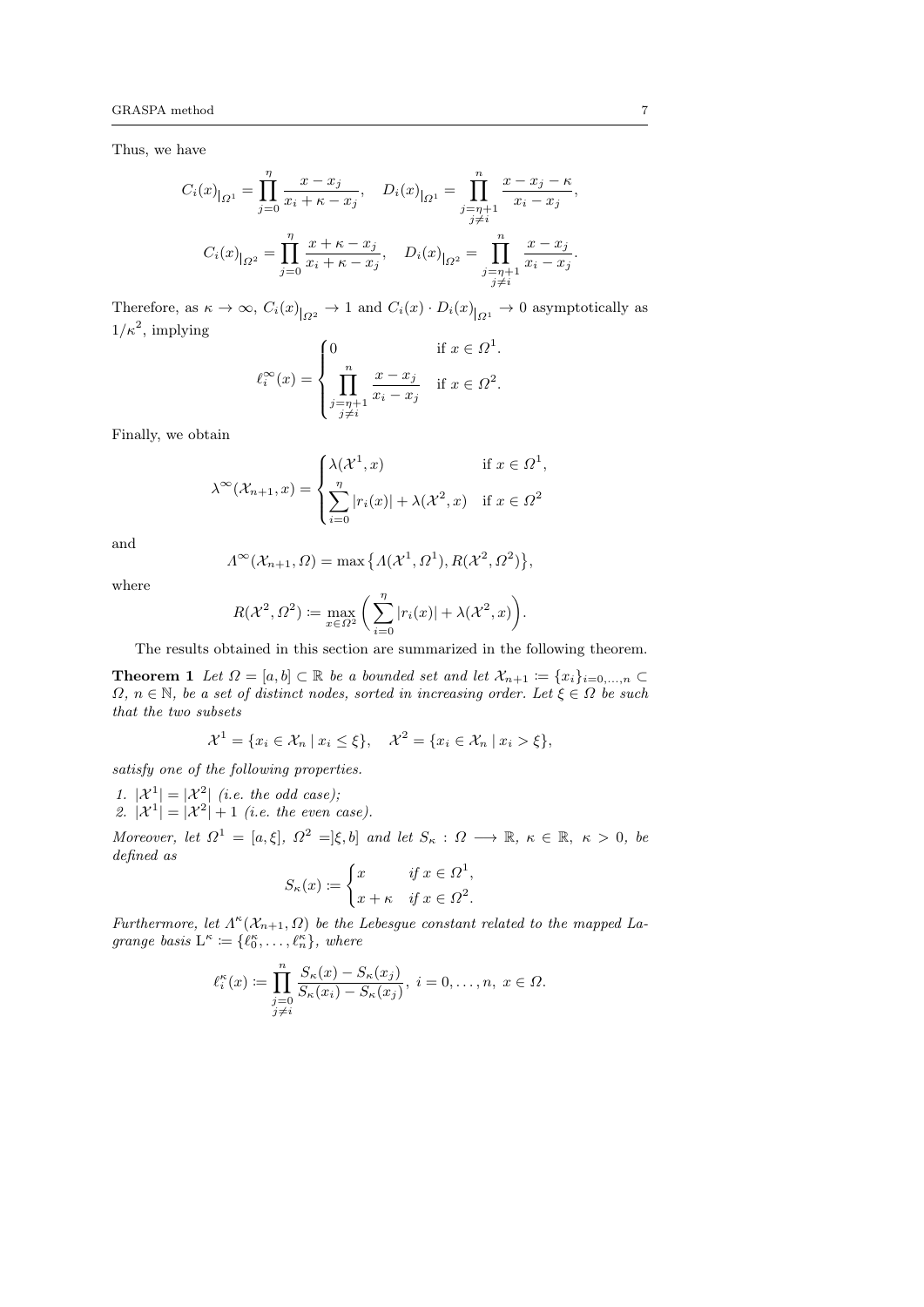Then, we have

$$
\lim_{\kappa \to \infty} \Lambda^{\kappa}(\mathcal{X}_{n+1}, \Omega) = \begin{cases} \max \left\{ \Lambda(\mathcal{X}^1, \Omega^1), \Lambda(\mathcal{X}^2, \Omega^2) \right\} & \text{in the odd case,} \\ \max \left\{ \Lambda(\mathcal{X}^1, \Omega^1), R(\mathcal{X}^2, \Omega^2) \right\} & \text{in the even case,} \end{cases}
$$

where

$$
R(\mathcal{X}^2, \Omega^2) = \max_{x \in \Omega^2} \left( \sum_{i=0}^{n/2} |r_i(x)| + \lambda(\mathcal{X}^2, x) \right),
$$
  

$$
r_i(x) = \prod_{j=n/2+1}^n (x - x_j) \prod_{\substack{j=0 \ j \neq i}}^{n/2} \frac{1}{x_i - x_j},
$$

and  $\Lambda$ ,  $\lambda$  are the classical Lebesgue constant and function.

*Proof* See the discussion in Section 2.1.1 and 2.1.2.  $\Box$ 

Remark 2 The assumption in (6) is crucial in order to provide a bounded Lebesgue constant  $\Lambda^{\infty}(\mathcal{X}_{n+1}, \Omega)$ . Moreover, the role played by  $\mathcal{X}_1$  and  $\mathcal{X}_2$  may be switched in the even case, yielding to analogous results.

## 2.2 Dealing with multiple discontinuities

In what follows, we extend the analysis carried out in the previous subsection to the case where multiple discontinuities occur on  $\Omega$ . While presenting strong similarities when compared to the single discontinuity setting, here some limitations arise and some adjustments are needed.

**Theorem 2** Let  $\Omega = [a, b] \subset \mathbb{R}$  be a bounded set and let  $\mathcal{X}_{n+1} := \{x_i\}_{i=0,\ldots,n}$  $\Omega$ ,  $n \in \mathbb{N}$ , be a set of distinct nodes, sorted in increasing order. Let  $\xi_1 < \cdots < \xi_n$  $\xi_d \in \Omega \setminus \{a, b\}, d \in \mathbb{N}, d \geq 2$  and let

$$
\mathcal{D} \coloneqq \{\Omega^1, \dots, \Omega^{d+1}\}
$$

be a collection of subsets of  $\Omega$  such that  $\Omega^1 = [a, \xi_1], \Omega^{d+1} = [\xi_d, b]$  and  $\Omega^i =$  $[\xi_{i-1}, \xi_i]$  for  $i = 2, ..., d$ .

Assume that

$$
|\mathcal{X}^{\nu}| - |\mathcal{X}^{\tau}| \in \{-1, 0, 1\},\
$$

where  $\mathcal{X}^{\nu} = \mathcal{X}_{n+1|_{\Omega^{\nu}}}, \nu, \tau = 1, \ldots, d+1.$ In view of  $(7)$ , consider the map defined as

$$
S_{\kappa}(x)_{|_{\Omega^{\tau}}} \coloneqq x + (\tau - 1)\kappa,
$$

where  $\tau = 1, \ldots, d+1$ . Introducing then the notation  $\ell_{i,\mu}^{\kappa}$  to denote the *i*-th Lagrange polynomial where  $x_i \in \mathcal{X}^{\mu}$ , we have that

$$
\left|\ell_{i,\mu}^{\infty}(x)\right|_{\Omega^{\mu}} = \prod_{\substack{x_j \in \mathcal{X}^{\mu} \\ j \neq i}} \left|\frac{x - x_j}{x_i - x_j}\right|.
$$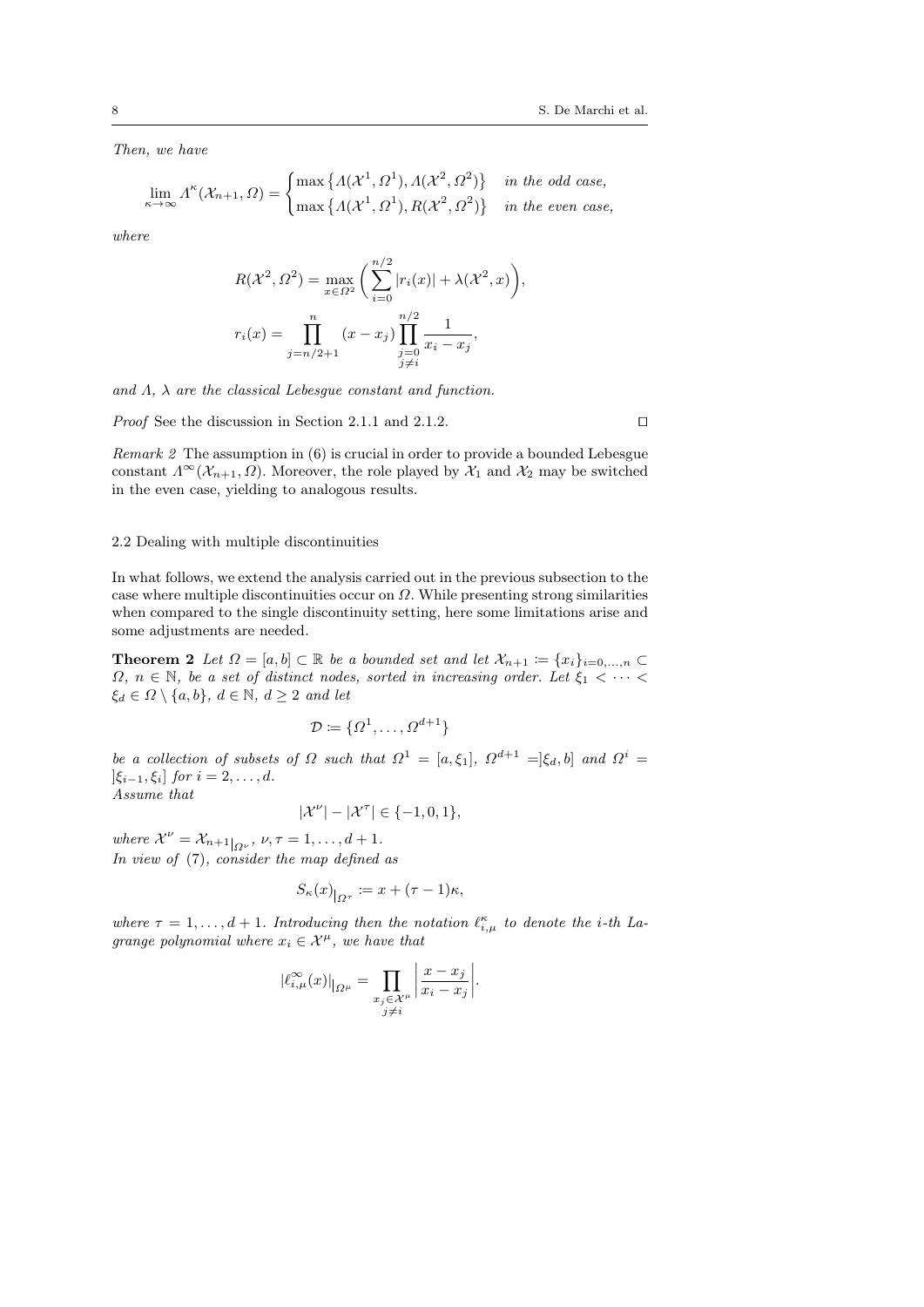On the other hand, if  $\tau \neq \mu$  we obtain

$$
|\ell^{\infty}_{i,\mu}(x)|_{\Omega^{\tau}} = \begin{cases} 0 & \text{as } \kappa^{-1} & \text{if } |\mathcal{X}^{\tau}| = |\mathcal{X}^{\mu}|, \\ 0 & \text{as } \kappa^{-2} & \text{if } |\mathcal{X}^{\tau}| = |\mathcal{X}^{\mu}| + 1, \\ |r_{i,\mu,\tau}(x)|C_{\mu,\tau} & \text{if } |\mathcal{X}^{\tau}| = |\mathcal{X}^{\mu}| - 1, \end{cases}
$$

where

$$
C_{\mu,\tau} = \prod_{\substack{\nu=1\\ \nu \neq \mu,\tau}}^{\mu+1} \left| \frac{\tau - \nu}{\mu - \nu} \right|^{|\mathcal{X}^{\nu}|} \tag{10}
$$

and

$$
r_{i,\mu,\tau}(x) := \prod_{x_j \in \mathcal{X}^{\tau}} (x - x_j) \prod_{\substack{x_j \in \mathcal{X}^{\mu} \\ j \neq i}} \frac{1}{x_i - x_j}.
$$

Proof We can write

$$
\ell_{i,\mu}^{\kappa}(x)_{|_{\Omega^{\tau}}} = p_1(x) \, p_2(x)
$$

where

$$
p_1(x) := \prod_{\substack{\nu=1 \ \nu \neq \mu,\tau}}^{d+1} \prod_{x_j \in \mathcal{X}^\nu} \frac{x - x_j + (\tau - \nu)\kappa}{x_i - x_j + (\mu - \nu)\kappa},
$$
  

$$
p_2(x) := \prod_{\substack{x_j \in \mathcal{X}^\mu \ j \neq i}} \frac{x - x_j + (\tau - \nu)\kappa}{x_i - x_j} \prod_{x_j \in \mathcal{X}^\tau} \frac{x - x_j}{x_i - x_j + (\mu - \nu)\kappa}.
$$

Then, we take the limit as  $\kappa \to \infty$ . If  $\tau = \mu$ , then

$$
\lim_{\kappa \to \infty} |p_1(x)| = 1, \qquad \lim_{\kappa \to \infty} |p_2(x)| = \prod_{\substack{x_j \in \mathcal{X}^\mu \\ j \neq i}} \left| \frac{x - x_j}{x_i - x_j} \right|,
$$

which implies

$$
\left|\ell_{i,\mu}^{\infty}(x)\right|_{\Omega^{\mu}} = \prod_{\substack{x_j \in \mathcal{X}^{\mu} \\ j \neq i}} \left|\frac{x - x_j}{x_i - x_j}\right|.
$$

If  $\tau \neq \mu$ , we get immediately

$$
\lim_{\kappa \to \infty} |p_1(x)| = \prod_{\substack{\nu=1 \\ \nu \neq \mu,\tau}}^{d+1} \left| \frac{\tau - \nu}{\mu - \nu} \right|^{|\mathcal{X}^{\nu}|} := C_{\mu,\tau}.
$$

Moreover, by defining

$$
r_{i,\mu,\tau}(x) \coloneqq \prod_{x_j \in \mathcal{X}^{\tau}} (x - x_j) \prod_{\substack{x_j \in \mathcal{X}^{\mu} \\ j \neq i}} \frac{1}{x_i - x_j},
$$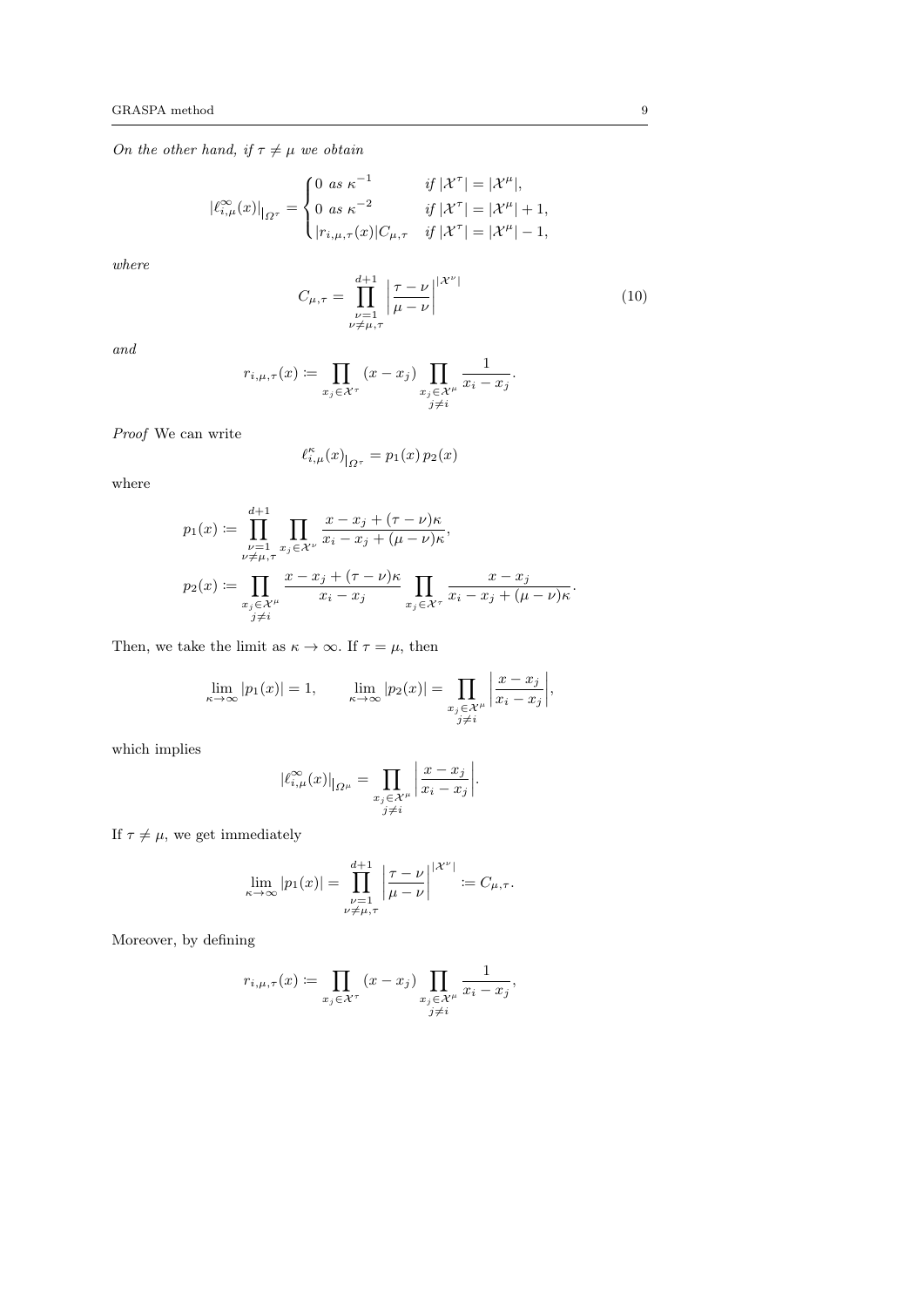we have

$$
\lim_{\kappa \to \infty} |p_2(x)| = \begin{cases} 0 \text{ as } \kappa^{-1} & \text{if } |\mathcal{X}^\tau| = |\mathcal{X}^\mu|, \\ 0 \text{ as } \kappa^{-2} & \text{if } |\mathcal{X}^\tau| = |\mathcal{X}^\mu| + 1, \\ |r_{i,\mu,\tau}(x)| & \text{if } |\mathcal{X}^\tau| = |\mathcal{X}^\mu| - 1. \end{cases}
$$

As a consequence,

$$
|\ell_{i,\mu}^{\infty}(x)|_{|_{\Omega^{\tau}}} = \begin{cases} 0 \text{ as } \kappa^{-1} & \text{if } |\mathcal{X}^{\tau}| = |\mathcal{X}^{\mu}|, \\ 0 \text{ as } \kappa^{-2} & \text{if } |\mathcal{X}^{\tau}| = |\mathcal{X}^{\mu}| + 1, \\ |r_{i,\mu,\tau}(x)|C_{\mu,\tau} & \text{if } |\mathcal{X}^{\tau}| = |\mathcal{X}^{\mu}| - 1. \end{cases}
$$

Therefore, in the multiple discontinuities framework with  $d \geq 2$ , we observe that the factor  $C_{\mu,\tau}$  in (10) might be exponentially increasing (or decreasing) as n gets larger, and thus it might determine a possible fast asymptotic growth of the Lebesgue constant  $\Lambda^{\infty}(\mathcal{X}_{n+1}, \Omega)$  (cf. Theorem 1). For example, in the case  $d = 2$ we have

$$
C_{1,2} = 2^{-|\mathcal{X}^3|}
$$
,  $C_{3,2} = 2^{-|\mathcal{X}^1|}$ ,  $C_{2,1} = 2^{|\mathcal{X}^3|}$ ,  $C_{2,3} = 2^{|\mathcal{X}^1|}$ ,  $C_{1,3} = C_{3,1} = 1$ . (11)

In the following, we highlight the case where the nodes are equally distributed among the sets in D.

Corollary 1 In the hypotheses of Theorem 2, if we restrict to the case

$$
|\mathcal{X}^{\nu}|=|\mathcal{X}^{\tau}|
$$

for every  $\nu, \tau = 1, \ldots, d + 1$ , then

$$
\lim_{\kappa \to \infty} \Lambda^{\kappa}(\mathcal{X}_n, \Omega) = \max \big\{ \Lambda(\mathcal{X}^1, \Omega^1), \dots, \Lambda(\mathcal{X}^{d+1}, \Omega^{d+1}) \big\}.
$$

*Proof* The thesis directly follows from the results of Theorem 2.  $\Box$ 

### 3 Working with equispaced nodes

From now, we assume to sample our underlying function at the set of equispaced points

$$
\mathcal{X}_{n+1} = \left\{ -a + \frac{(b-a)j}{n} \right\}_{j=0,...,n}.
$$
 (12)

Let  $d \geq 1$  and let  $\xi_1 < \cdots < \xi_d$ ,  $\mathcal{D} = \{\Omega^1, \ldots, \Omega^{d+1}\}, \mathcal{X}^1, \ldots, \mathcal{X}^{d+1}$  be defined as in Theorem 2. Recalling what introduced in Section 1, it is easy to observe that for every  $i = 1, \ldots, d + 1$ , by setting  $\xi_0 = a$  and  $\xi_{d+1} = b$ , there exists the affine map onto the interval  $I = [-1, 1], F^i : \Omega^i \longrightarrow I$ ,

$$
F^{i}(x) := \frac{2(x - \xi_{i-1})}{\xi_{i} - \xi_{i-1}} - 1, \quad i = 1, ..., d + 1,
$$
\n(13)

and parameters  $\beta_i, \gamma_i \in \mathbb{R}_{>0}, \ \beta_i + \gamma_i < 2$ , such that

$$
F^i(\mathcal{X}^i) = \mathcal{E}^{\beta_i, \gamma_i}_{|\mathcal{X}^i|}, \quad i = 1, \dots, d+1,
$$

 $\Box$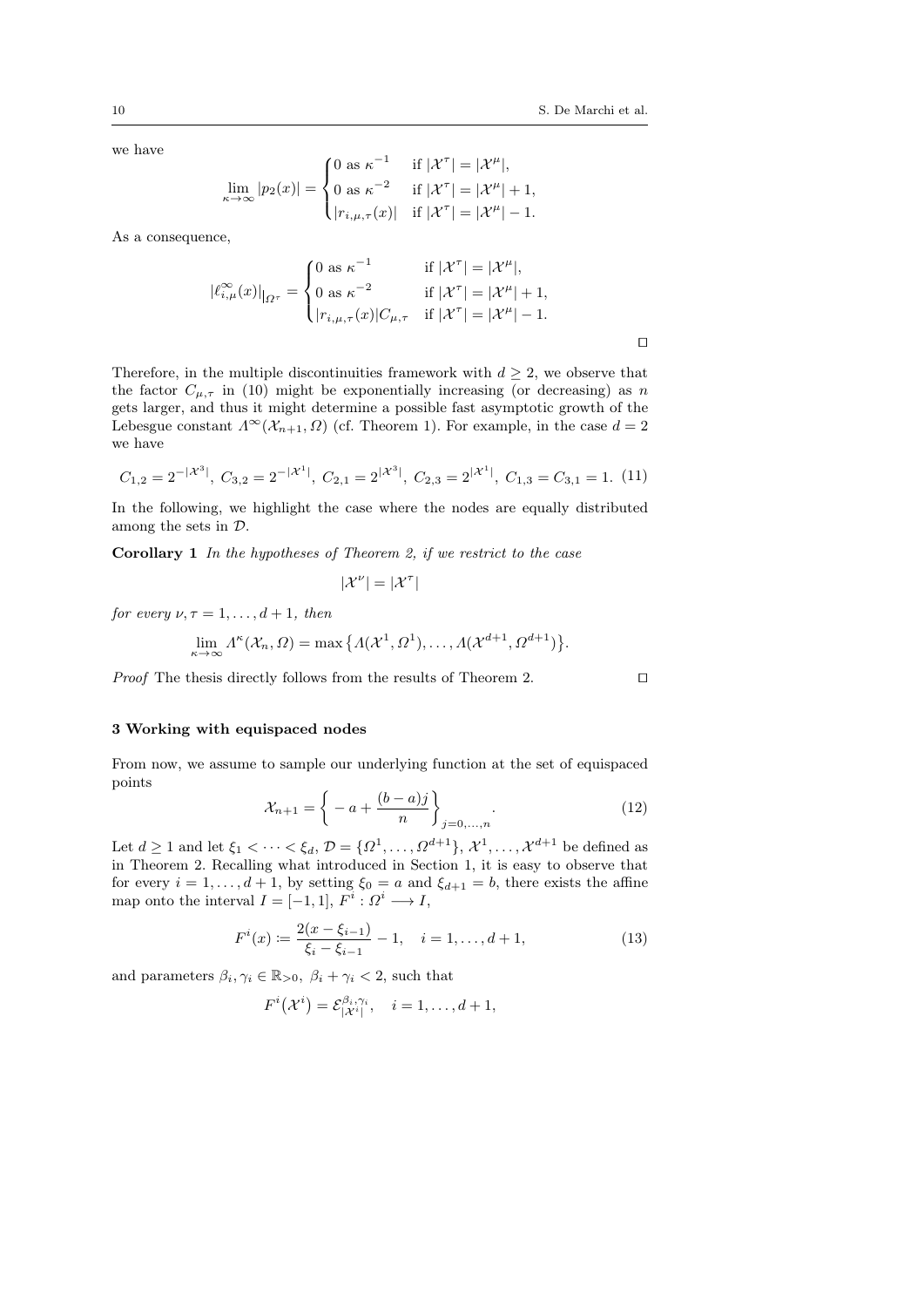which, composed with the KTE map (4) with  $\alpha = 1$ , gives

$$
(M_1 \circ F^i)(\mathcal{X}^i) = \mathcal{U}_{|\mathcal{X}^i|}^{\beta_i, \gamma_i}, \quad i = 1, \dots, d+1.
$$
 (14)

Then, by denoting the inverse of  $F^i$  as  $G^i$ , i.e.,

$$
G^{i}(x) \coloneqq \frac{(\xi_{i} - \xi_{i-1})(x+1)}{2} + \xi_{i-1}, \quad i = 1, \dots, d+1,
$$

we can define the Multiple KTE (MKTE) map on  $\Omega$  with respect to the set  $\mathcal D$  as

$$
M_{\alpha}^{\Omega,\mathcal{D}}(x) \coloneqq \sum_{i=1}^{d+1} \chi^i(x) \cdot \left( G^i \circ M_{\alpha} \circ F^i \right)(x), \quad x \in \Omega,\tag{15}
$$

where  $\chi^{i}(x)$  is the characteristic function related to the set  $\Omega^{i}$ .  $M_{\alpha}^{\Omega,\mathcal{D}}$  maps  $\Omega$ into itself and it is a continuous and monotonically increasing function.

Therefore, when  $\alpha = 1$ ,

$$
\Lambda(M_1^{\Omega,\mathcal{D}}(\mathcal{X}_{n+1}) \cap \Omega^i, \Omega^i) = \Lambda(\mathcal{U}_{|\mathcal{X}^i|}^{\beta_i, \gamma_i}, I), \quad i = 1, \dots, d+1.
$$
 (16)

In other words, if we apply the mapping  $M_1^{\Omega, \mathcal{D}}$  to the set of equispaced nodes  $\mathcal{X}_{n+1}$ , then on every subset  $\Omega^i$  the Lebesgue constant corresponding to the mapped nodes that belong to  $\Omega^i$  can be fully understood in the framework of  $(\beta, \gamma)$ -Chebyshev nodes,  $i = 1, ..., d + 1$ .

Then, considering the map

$$
Q_{\kappa}^{\Omega,\mathcal{D}} \coloneqq \big( S_{\kappa} \circ M_1^{\Omega,\mathcal{D}} \big),\tag{17}
$$

the resulting mapped basis

$$
Q_{\kappa,n}^{\Omega,\mathcal{D}} = \{1, Q_{\kappa}^{\Omega,\mathcal{D}}, \dots, \left(Q_{\kappa}^{\Omega,\mathcal{D}}\right)^n\},\tag{18}
$$

represents an effective choice for the interpolation at  $\mathcal{X}_{n+1}$  of a function having jump discontinuities at  $\xi_1, \ldots, \xi_d$  in  $\Omega$ , as long as  $\beta_i, \gamma_i$  are small enough and  $\kappa \to \infty$ . Indeed,  $Q_{\infty}^{\Omega, \mathcal{D}}$  provides the reduction of the Gibbs effect by virtue of  $S_{\infty}$ , and mitigates possible local Runge's effects thanks to the composition with  $M_1^{\Omega, \mathcal{D}}$ , by constructing local well-behaved distributed nodes. We refer to this limit case as Gibbs-Runge-Avoiding Stable Polynomial Approximation (GRASPA) approach, to  $Q_{\infty}^{\Omega,\mathcal{D}}$  and  $Q_{\infty,n}^{\Omega,\mathcal{D}}$  as the GRASPA map and basis, respectively.

Thanks to Corollary 1 and [6, Th. 3], the following holds.

**Proposition 1** Let  $\Omega = [a, b] \subset \mathbb{R}$  be a bounded set and let  $\mathcal{X}_{n+1}$  be as in (12). Let  $\xi_1 < \cdots < \xi_d \in \Omega \setminus \{a, b\}, d \in \mathbb{N}, d \geq 2$  be the discontinuity points and let

$$
\mathcal{D} := \{ \Omega^1, \dots, \Omega^{d+1} \}
$$

be a collection of subsets of  $\Omega$  such that  $\Omega^1 = [a, \xi_1], \Omega^{d+1} = [\xi_d, b]$  and  $\Omega^i =$  $[\xi_{i-1}, \xi_i]$  for  $i = 2, \ldots, d$ . Moreover,

$$
|\mathcal{X}^{\nu}|=|\mathcal{X}^{\tau}|
$$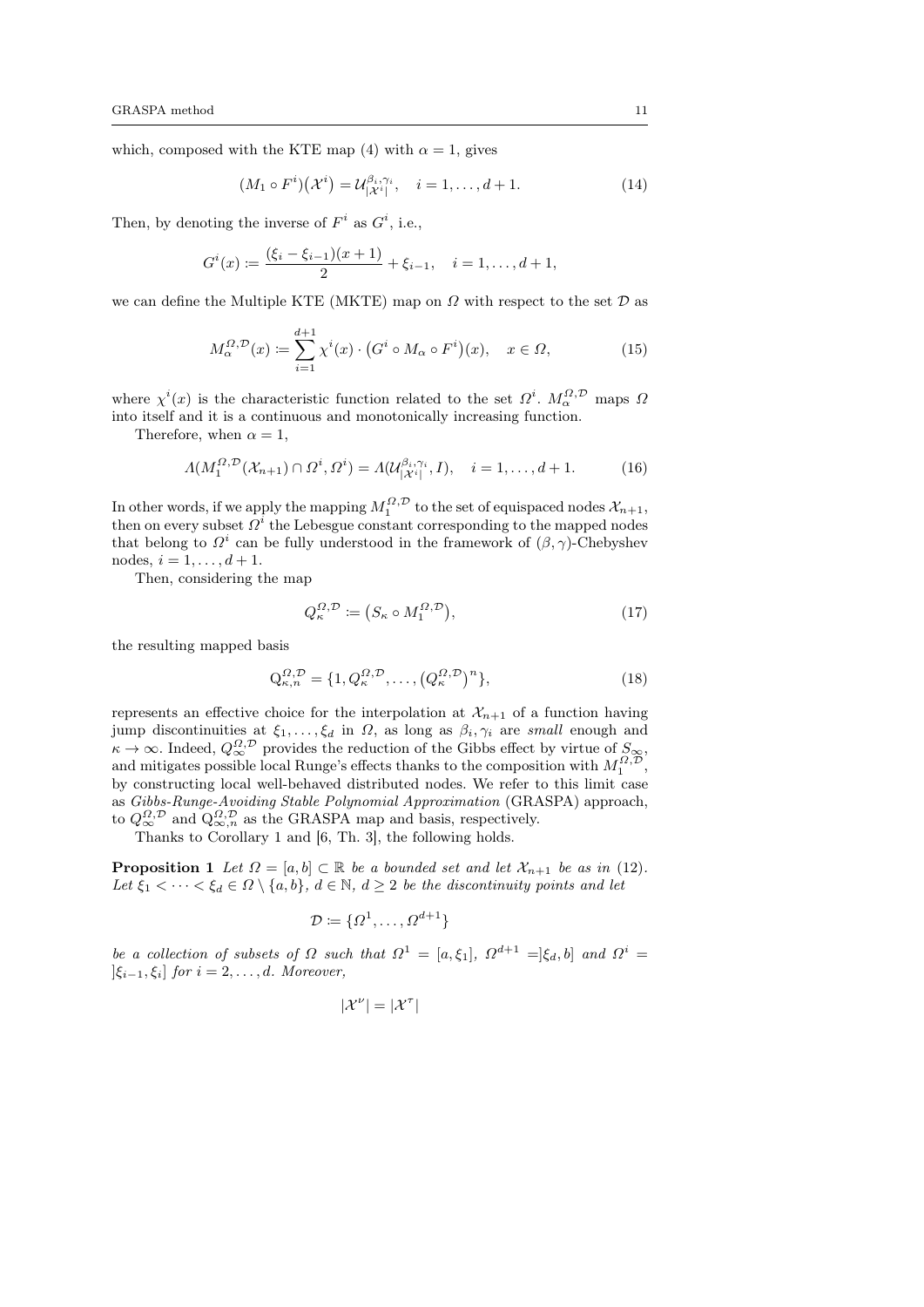for every  $\nu, \tau = 1, \ldots, d+1$ . Then, if the mapped points (14)  $\mathcal{U}_{|\mathcal{X}^i|}^{\beta_i, \gamma_i}$ , are such that  $\delta \coloneqq \max_{i,j} \{\beta_i, \gamma_j\}$  is bounded as

$$
\delta < \frac{4}{\pi N^2 (2 + \pi \log(N + 1))},
$$

with  $N = \max_{\tau} |\mathcal{X}^{\tau}|$ , then

$$
\lim_{\kappa \to \infty} \Lambda^{\kappa}(\mathcal{X}_n, \Omega) = \mathcal{O}(\log N).
$$

Remark 3 In this section, we focused on the case where the nodes are equispaced in  $\Omega$ . However, we point out that the above approach may be applied to a general interpolation nodes set by mapping it to a set of equispaced nodes beforehand.

## 4 Numerics

Throughout this section, we consider  $\Omega = [-1, 1]$ , the corresponding set of equispaced nodes  $\mathcal{X}_{n+1}$  and, as an approximation of the limit case,  $\kappa = 10000$ . The tests make a comparison between our GRASPA approach, classical interpolation and S-Gibbs algorithm. A Python implementation for the mapped bases approach is available at [10].

### 4.1 Test with one discontinuity

Let us consider the function

$$
f_1(x) = \begin{cases} \frac{1}{25(2x+1)^2 + 1} - \frac{1}{2} & \text{if } x \le 0, \\ \sin(2x)\cos(3x) + \frac{1}{2} & \text{if } x > 0, \end{cases}
$$

which is discontinuous at  $\xi = 0$ . Therefore,  $\mathcal{D} = {\Omega^1, \Omega^2}$  with  $\Omega^1 = [-1, \xi], \Omega^2 =$  $\left[\xi,1\right]$ .

#### 4.1.1 Case n odd

In this case,  $|\mathcal{X}^1| = |\mathcal{X}^2| = (n+1)/2$ ,  $M_1^{\Omega,\mathcal{D}}(\mathcal{X}^1)$  and  $M_1^{\Omega,\mathcal{D}}(\mathcal{X}^2)$  are distributed in  $\Omega^1$  and  $\Omega^2$  according to  $\mathcal{U}^{0,\gamma_1}_{(n+1)/2}$  and  $\mathcal{U}^{\beta_2,0}_{(n+1)/2}$ , with  $\gamma_1 = \beta_2 = 2/(n+1)$ , with the Lebesgue constants  $\Lambda(\mathcal{U}_{(n+1)/2}^{0,\gamma_1},\Omega)$  and  $\Lambda(\mathcal{U}_{(n+1)/2}^{\beta_2,0},\Omega)$  growing logarithmically (cf. [6]). Therefore, we expect a logarithmic growth also of the Lebesgue constant  $\Lambda^{\mathcal{Q}_\kappa^{Q, \mathcal{D}}}.(\mathcal{X}_{n+1}, \Omega)$  constructed upon the mapped basis  $Q_{\kappa,n}^{\Omega, \mathcal{D}}.$ 

The results are shown in Figure 1 and Figure 2. In particular, letting  $\Xi$  $\{\tilde{x}_i = -1 + 2\frac{i}{99} : i = 0,\ldots,99\}$  and  $t_i := |\ell_i^{\mathcal{Q}_\kappa^{\Omega,\mathcal{D}}}|$ , in Figure 2 (right) we display the matrix L, with  $L_{i,j} = t_i(\tilde{x}_j)$ .

In Figure 3 we show some interpolation results concerning  $f_1$  with the above discussed approaches, whereas in Figure 4 we display the Relative Maximum Absolute Error (RMAE) computed on a grid of 332 equispaced evaluation points.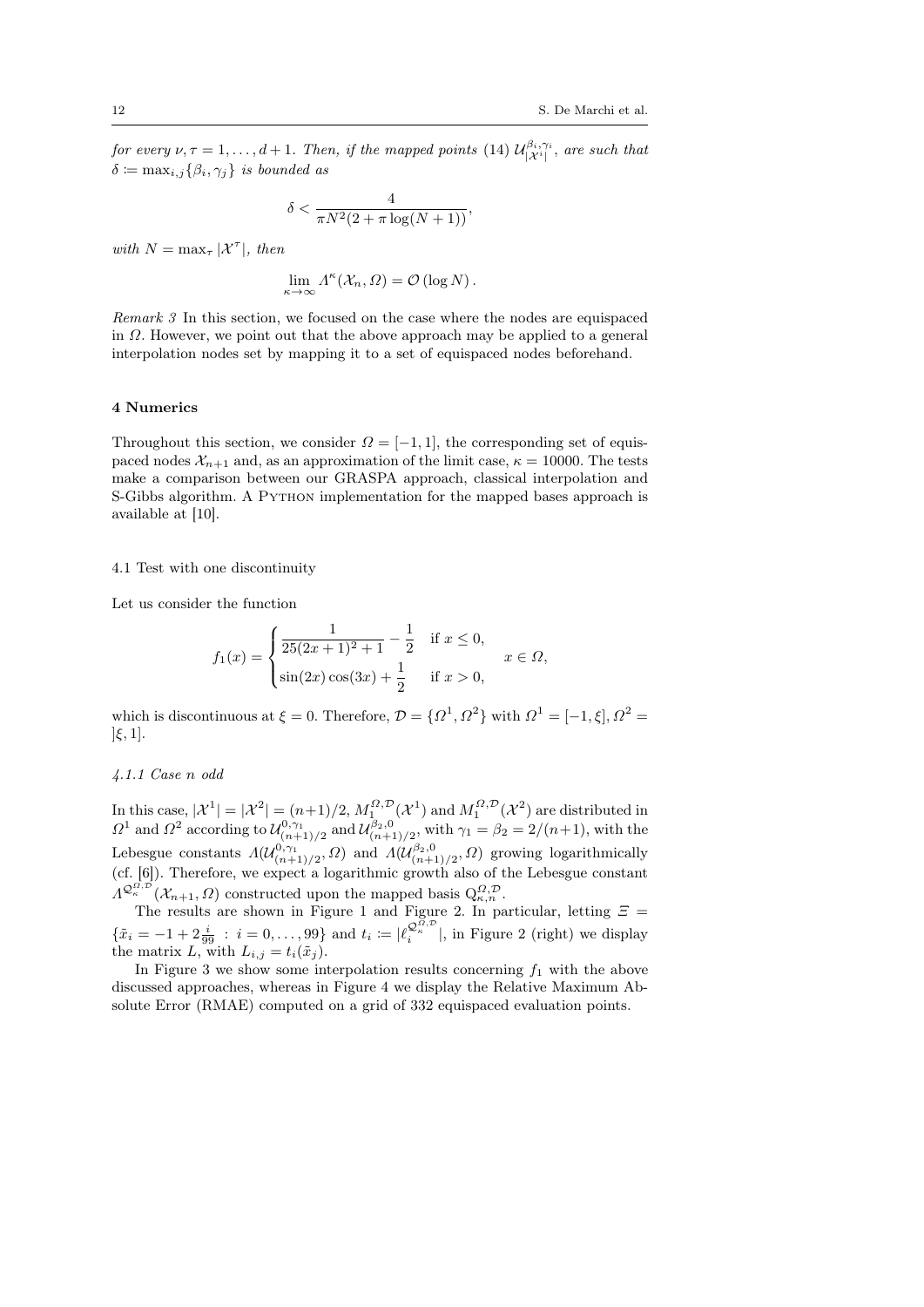

**Fig. 1** The Lebesgue functions with  $n = 23$ . From left to right: classical approach, S-Gibbs interpolant and the GRASPA interpolant.



Fig. 2 Left: the Lebesgue constant. Classical approach in dots, S-Gibbs in dashed, GRASPA in solid line. Right: the matrix L for  $n = 51$ .



**Fig. 3** The function  $f_1$  in dashed red and the interpolant with  $n = 23$  in black. From left to right: classical, S-Gibbs and GRASPA approach, respectively.



Fig. 4 The RMAE: Classical approach in dots, S-Gibbs in dashed, GRASPA in solid line.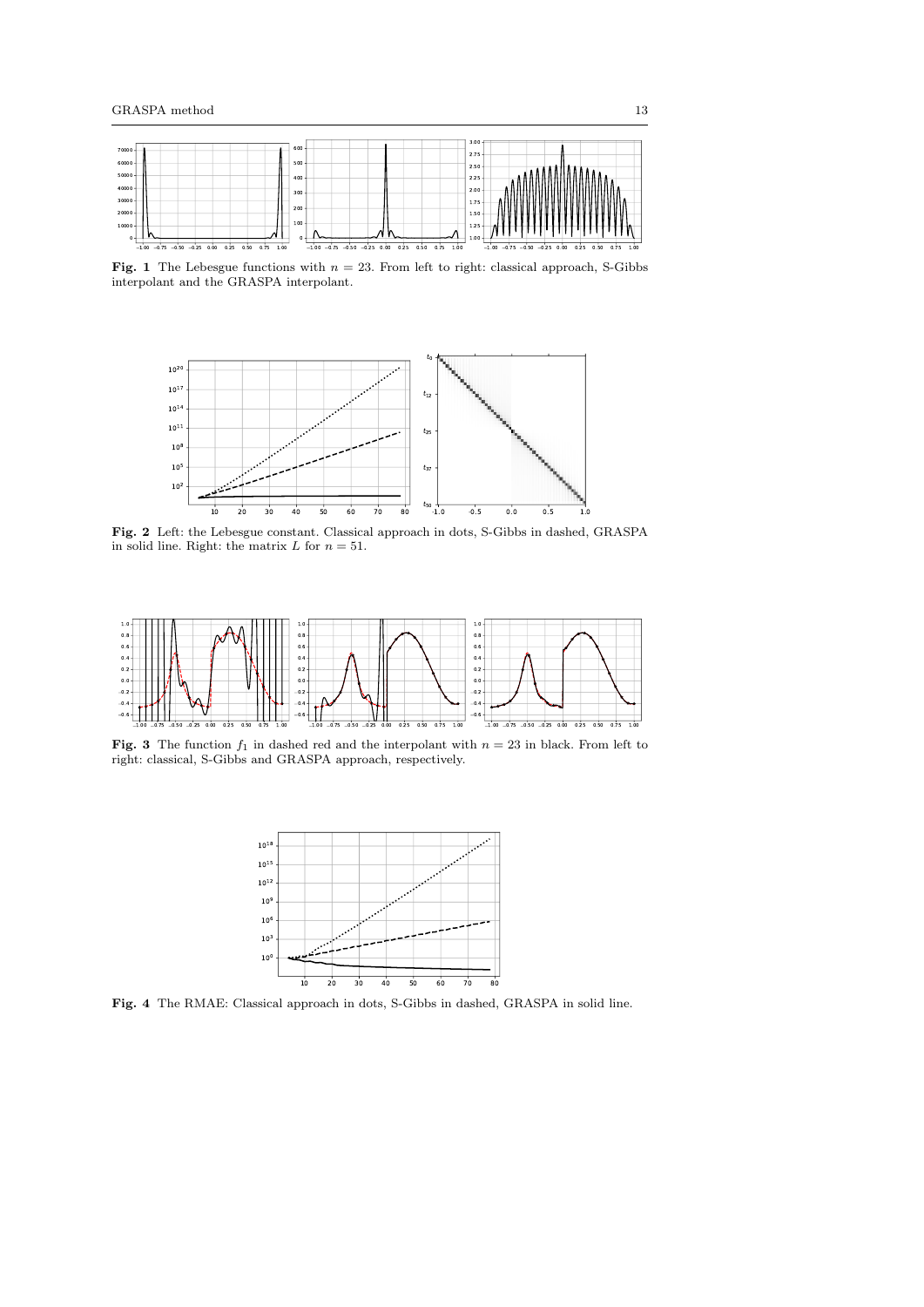As we can notice, the S-Gibbs map resolves the Gibbs phenomenon by splitting the interpolation problem in the two subintervals. However, if the Runge's phenomenon takes place, the interpolating function diverges, but by means of the GRASPA map we could prevent the appearance of both.

## 4.1.2 Case n even

Here,  $M_1^{\Omega,\mathcal{D}}(\mathcal{X}^1)$  and  $M_1^{\Omega,\mathcal{D}}(\mathcal{X}^2)$  are distributed in  $\Omega^1$  and  $\Omega^2$  according to  $\mathcal{U}_{n/2+1}^{0,0}$  and  $\mathcal{U}_{n/2}^{\beta_2,0}$  respectively, with  $\beta_2 = 4/n$ . In this case, we have a logarithmic growth of  $\Lambda(\mathcal{U}_{n/2+1}^{0,0}, \Omega)$  and a linear growth of  $\Lambda(\mathcal{U}_{n/2}^{\beta_2,0}, \Omega)$ . Therefore,  $\Lambda^{\mathcal{Q}_\kappa^{\Omega,\mathcal{D}}}(\mathcal{X}_{n+1},\Omega)$  is linearly growing.



**Fig. 5** The matrix L for  $n = 51$ . Left: without the usage of the map  $V_n$ . Right: taking the mapping  $Q_{\kappa}^{\Omega,\mathcal{D}} \circ V_n$ .

In order to recover the logarithmic growth of the Lebesgue constant, we consider a further continuous map  $V_n$  on  $\Omega$ 

$$
V_n(x) = \begin{cases} x & \text{if } -1 \le x \le \xi, \\ \frac{nx}{2(n-1)} & \text{if } \xi < x \le 2/n, \\ \frac{nx}{n-1} - \frac{1}{n-1} & \text{if } 2/n \le x \le 1, \end{cases}
$$

with the purpose of moving the equispaced nodes  $\mathcal{X}^2$  closer to  $\xi$ . Indeed, by applying  $V_n$  the spacing between  $\xi$  and the first point is half the spacing between the others. Furthermore, we remark that  $(M_1^{\Omega, \mathcal{D}} \circ V_n)(\mathcal{X}^2)$  is distributed in  $\Omega^2$ according to  $\mathcal{U}_{n/2}^{\beta_2,0}$ , with  $\beta_2 = 2/n$ . Therefore, the map  $Q_{\kappa}^{\Omega,\mathcal{D}} \circ V_n$  yields to a logarithmic growth of the corresponding Lebesgue constant (see Figure 5). As in the odd case, we achieve stability in interpolation of  $f_1$  as shown in Figure 6.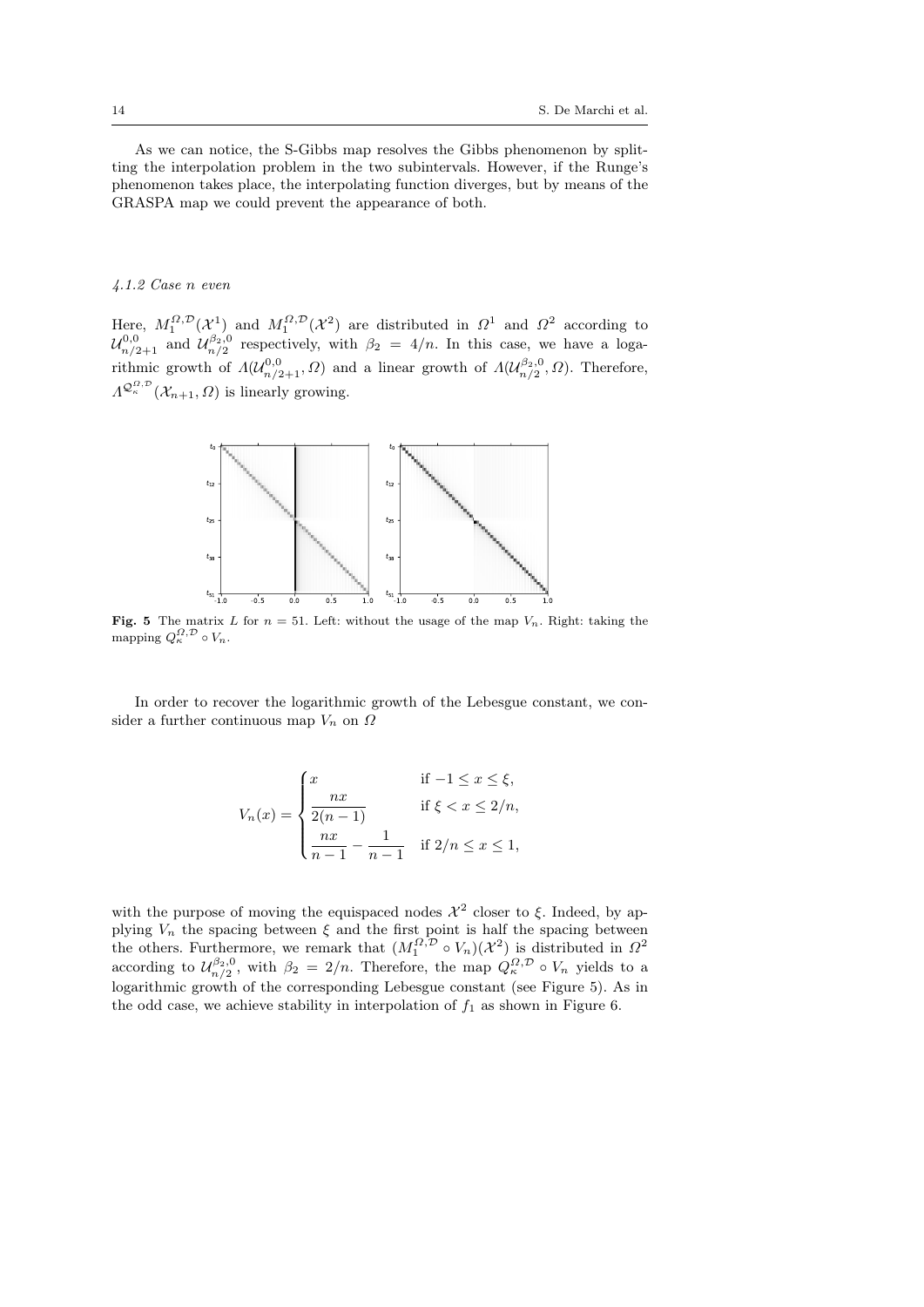

Fig. 6 The Lebesgue constant (left) and the RMAE (right). Classical approach in dots, S-Gibbs in dashed, GRASPA in solid line (with the additional mapping  $V_n$ ).

## 4.2 Test with three discontinuities

Let us consider the function

$$
f_2(x) = \begin{cases} \frac{1}{25(4x+3)^2+1} - \frac{1}{2} & \text{if } x \le -\frac{1}{2}, \\ |4x-1| & \text{if } 0 < x \le \frac{1}{2}, \\ \sin(2x)\cos(3x) + \frac{1}{2} & \text{otherwise,} \end{cases}
$$

which is discontinuous at  $\xi_1 = -1/2$ ,  $\xi_2 = 0$  and  $\xi_3 = 1/2$ .

As analyzed in Section 4.1.2, the usage of the GRASPA approach might lead to  $(\beta, \gamma)$ -Chebyshev points that do not present a logarithmic growth of the Lebesgue constant, being  $\beta$  or  $\gamma$  too *large*. In this test, we choose  $n = 4j + 1$ ,  $j = 0, 1, \ldots$ , so that there is no need of additional mappings for achieving a logarithmic growth of the Lebesgue constant (cf. Section 4.1.2).

In Figures 7, 8, 9 and 10, we display the obtained results.



Fig. 7 The Lebesgue functions with  $n = 29$ . From left to right: classical approach, S-Gibbs interpolant and the GRASPA interpolant.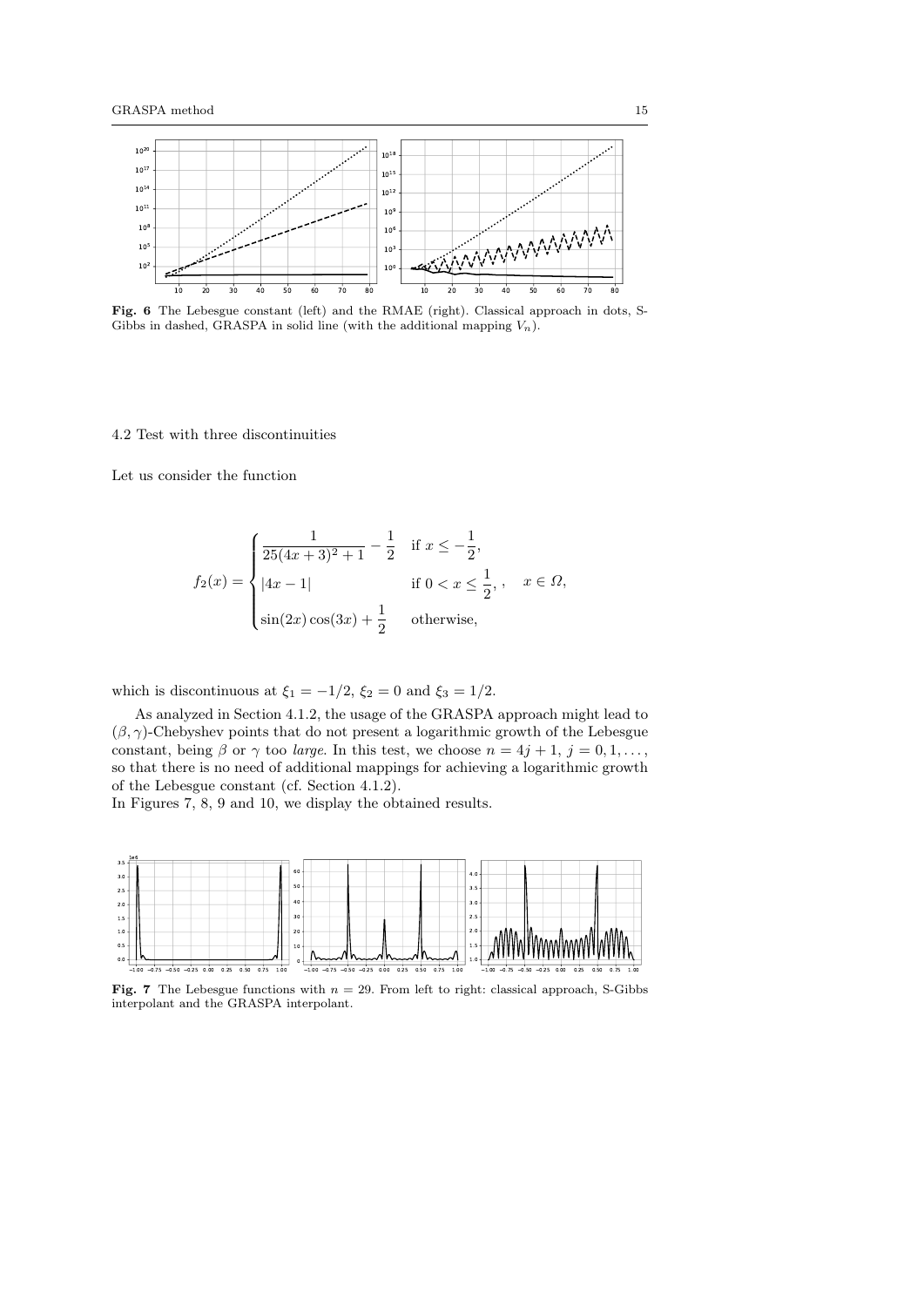

Fig. 8 The function  $f_2$  in dashed red and the interpolant with  $n = 29$  in black. From left to right: classical, S-Gibbs and GRASPA approach, respectively.



Fig. 9 Left: the Lebesgue constant, classical approach in dots, S-Gibbs in dashed, GRASPA in solid line. Right: the matrix L for  $n = 50$ .



Fig. 10 The RMAE concerning the interpolation of  $f_2$ . Classical approach is in dots, the dashed line is S-Gibbs interpolant and the solid line is the GRASPA approach.

In Figure 11, we show the diverging behavior of the Lebesgue constant related to the GRASPA approach for very high values of  $n$ . This is due to the fact that, being  $\kappa$  fixed, at a certain point the growth with  $n$  of  $C_{\mu,\tau}$  overtakes the decreasing to zero of the term  $p_2$  when  $\kappa$  gets larger and larger (see Theorem 2).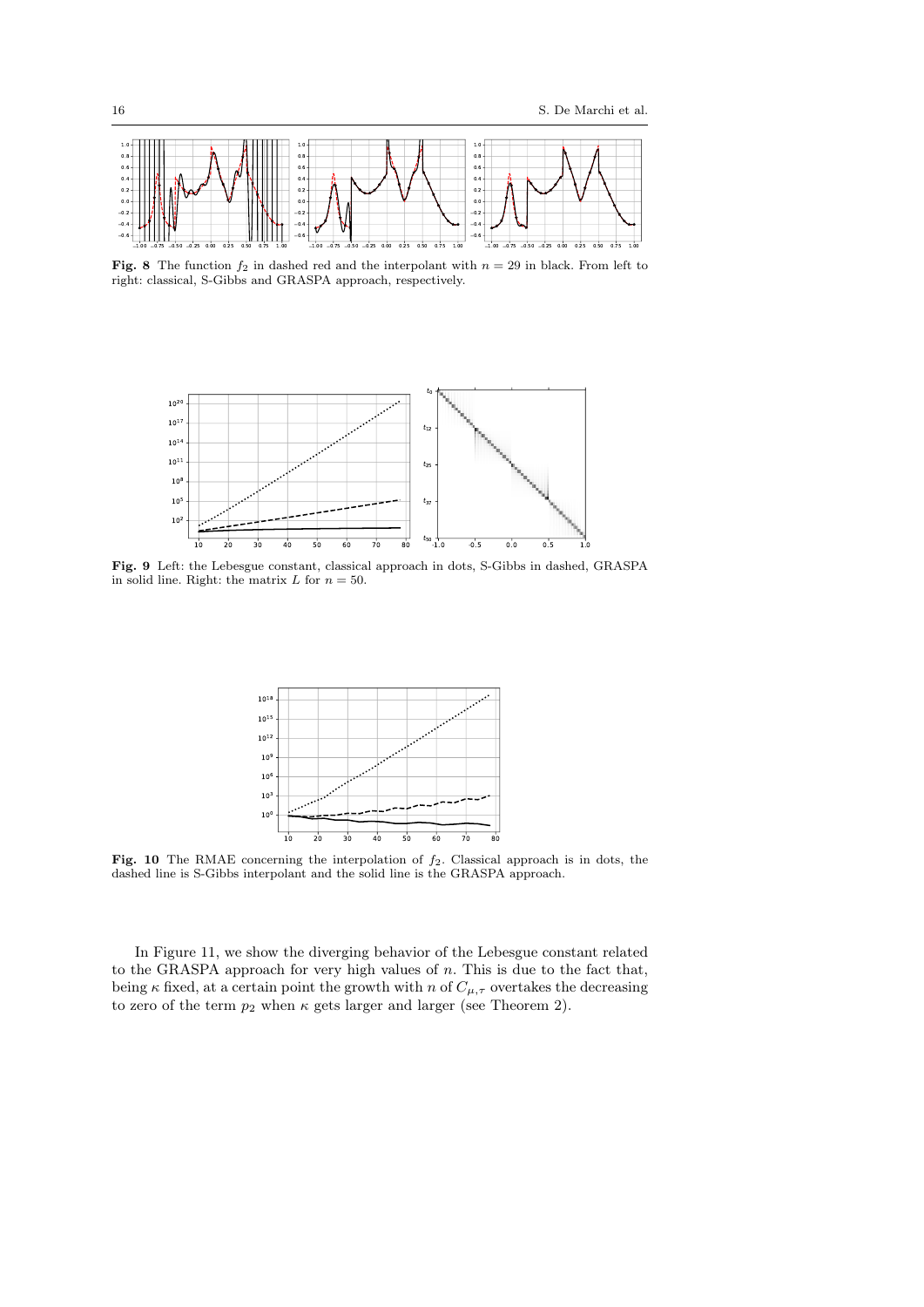

Fig. 11 Left: The Lebesgue constant of the interpolant related the GRASPA approach. Right: the matrix  $L$  for  $n = 89$ .

#### 5 Conclusions

In this paper, we presented a new mapped polynomial basis approach that substantially mitigates both Runge's and Gibbs phenomena. This technique, named the Gibbs-Runge-Avoiding Stable Polynomial Approximation (GRASPA) approach, is built combining the limit case of the S-Gibbs Fake Nodes Approach (cf. Section 2) and the Kosloff Tal-Ezer map (4). As a result, the so-constructed mapped polynomial basis turns out to be a stable and an effective choice for the interpolation of functions presenting jump discontinuities. Motivated by the promising results of the new approach, we are working on the extension to higher dimensions.

Acknowledgements This research has been accomplished within the Rete ITaliana di Approssimazione (RITA) and the thematic group on Approximation Theory and Applications of the Italian Mathematical Union. We received the support of GNCS-IN $\delta$ AM and were partially funded by the ASI - INAF grant "Artificial Intelligence for the analysis of solar FLARES data (AI-FLARES)"and the NATIRESCO BIRD181249 project.

## References

- 1. Adcock, B., Platte, R.: A mapped polynomial method for high-accuracy approximations on arbitrary grids. SIAM J. Numer. Anal. 54, 2256–2281 (2016)
- 2. Berrut, J.P., De Marchi, S., Elefante, G., Marchetti, F.: Treating the Gibbs phenomenon in barycentric rational interpolation and approximation via the S-Gibbs algorithm. Appl. Math. Lett. 103, 106196, 7 (2020)
- 3. Berrut, J.P., Elefante, G.: A periodic map for linear barycentric rational trigonometric interpolation. Appl. Math. Comput. 371, 124924 (2020)
- 4. Brutman, L.: On the Lebesgue function for polynomial interpolation. SIAM J. Numer. Anal. 15(4), 694–704 (1978)
- 5. Brutman, L.: Lebesgue functions for polynomial interpolation—a survey. Ann. Numer. Math. 4(1-4), 111–127 (1997). The heritage of P. L. Chebyshev: a Festschrift in honor of the 70th birthday of T. J. Rivlin
- 6. De Marchi, S., Elefante, G., Marchetti, F.: On  $(\beta, \gamma)$ -chebyshev functions and points of the interval. Submitted
- 7. De Marchi, S., Elefante, G., Perracchione, E., Poggiali, D.: Quadrature at fake nodes. Dolomites Res. Notes on Approx. 14(Special Issue), 39–45 (2021)
- 8. De Marchi, S., Erb, W., Marchetti, F.: Spectral filtering for the reduction of the Gibbs phenomenon for polynomial approximation methods on Lissajous curves with applications in MPI. Dolomites Res. Notes Approx. 10(Special Issue), 128–137 (2017)